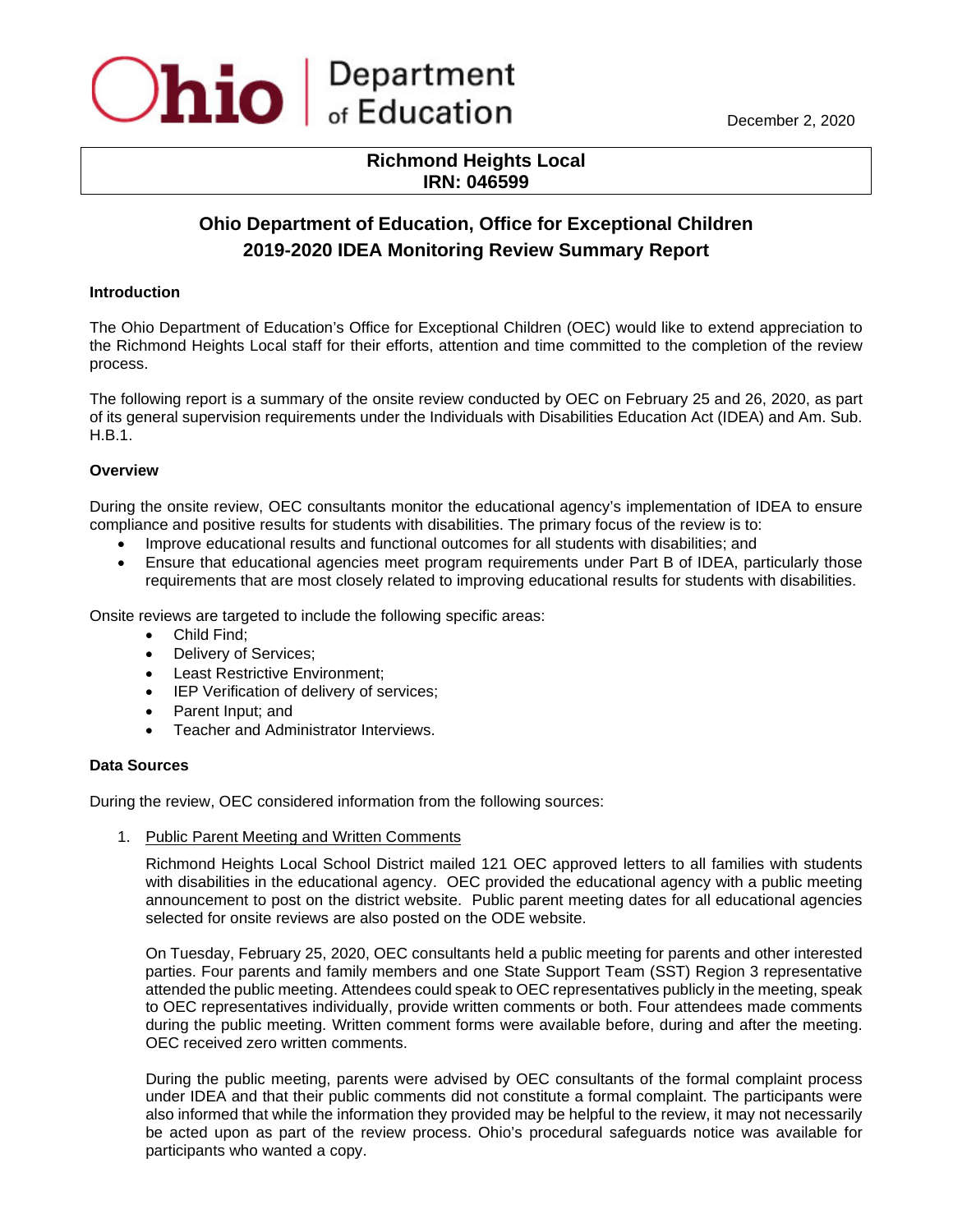## 2. Pre-Onsite Data Analysis

OEC conducted a comprehensive review which included district, building and grade level data; Special Education Performance Profile; Local Report Cards; Comprehensive Continuous Improvement Plan (CCIP); and Education Management Information System (EMIS) data. The data analysis assisted OEC in determining potential growth areas and educational agency strengths.

#### 3. Record Review/IEP Verification

Prior to the onsite visit, OEC consultants reviewed 20 records of students with disabilities. OEC selected records of students with disabilities from a variety of disability categories and ages. Ten student records were selected for IEP verification in the classroom setting and some areas of concern were found regarding the implementation of the IEP within various classroom settings.

#### 4. Staff/Administrative Interviews

On February 25 and 26, 2020, OEC consultants held 11 sessions of interviews with eight administrators and 33 teachers, school counselors, related services personnel and school psychologists. OEC interviews focused on the following review areas: Child Find; Delivery of Services; Least Restrictive Environment (LRE) and IEP alignment and Discipline.

#### **Findings of Noncompliance**

A finding is made when noncompliance is identified with evaluation team report (ETR) and/or individualized education program (IEP) requirements. A noncompliance level of 30% or greater in any single area or in specific areas of concern found during the onsite review activities, a Corrective Action Plan (CAP) will need to be developed to address those areas. All noncompliance identified by OEC as part of the review (listed by subject area in the *OEC's Review Findings and Educational Agency Required Actions Table*) must be corrected as indicated in the *Evidence of Correction/Required Actions* column.

OEC provides separate written correspondence to the parent/guardian when action is required to correct findings of noncompliance for individual students. The educational agency will receive copies of this correspondence.

#### **Corrective Action Plan (CAP)**

The educational agency will develop a CAP to address any items identified in this summary report. An approved form for the CAP will be provided by OEC or can be accessed on ODE's website by using the keyword search "Monitoring". The CAP developed by the educational agency must include the following:

- Activities to address all areas identified in this summary report;
- Documentation/evidence of implementation of the activities;
- Individuals responsible for implementing the activities;
- Resources needed:
- Completion dates; and
- Continued Plan for Improvement and/or Compliance.

The educational agency must submit the CAP by email to  $\ll$  within 30 school days from the date of this report. OEC will review the action plan submitted by the educational agency for approval. If OEC deems that a revision(s) is necessary, the educational agency will be required to revise and resubmit. The educational agency will be contacted by OEC and notified when the action plan has been approved.

## *CAP Due Date***: January 28th, 2021**

#### **OEC Trainings**

As part of the OEC monitoring process, Richmond Heights Local School District personnel, as identified by OEC, are required to complete the Special Education Essentials 2019-2020 training modules within the Learning Management System (LMS). OEC will provide specific instructions on completing these training modules during the Summary Report presentation. Participants must achieve a 75% or more on each quiz. Participants who do not achieve at least 75% will be contacted by the State Support Team (SST) for additional training.

*Completion of LMS Training Modules Due Date:* **January 28th, 2021**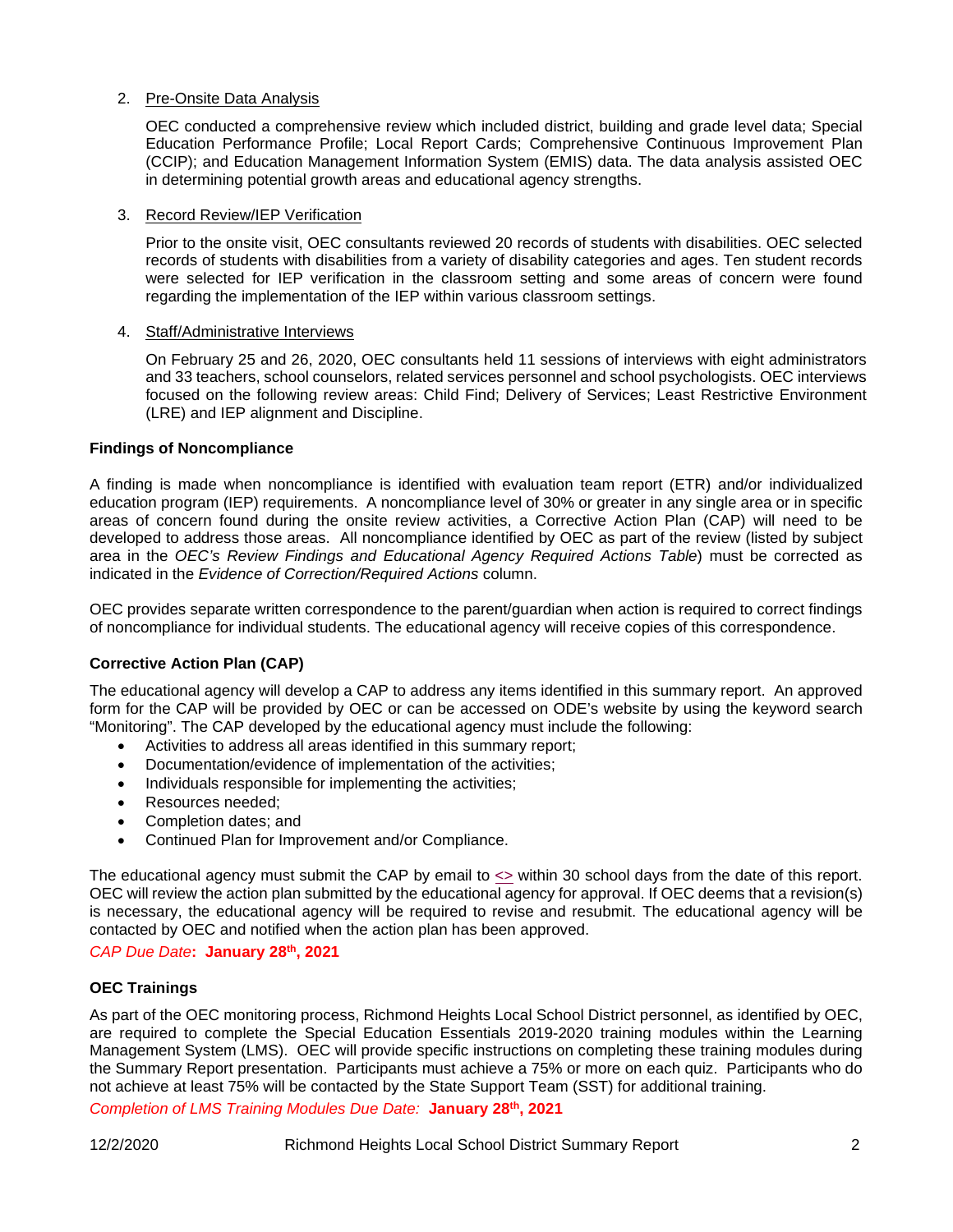## **Individual Correction**

The educational agency has **60 school days** from the date of this summary report to correct all identified findings of noncompliance for individual students, unless noted otherwise in the report. Detailed information on individual findings are provided in a separate report.

*Individual Correction Due Date:* **March 15th, 2021**

### **CAP Activities and Systemic Correction**

The educational agency will provide OEC with documentation verifying the educational agency's completion of all CAP activities and all systemic corrections noted in this summary report. OEC will verify systemic correction through the review of this documentation. If needed, OEC may request additional student records to review. *Completion of CAP Activities and Systemic Correction Due Date:* **August 27th, 2021**

Once the educational agency has completed all action plan activities, the educational agency will use OEC's monitoring process to create and implement a Strategic Improvement Plan with the OEC and SST assistance.

For questions regarding the review, please contact:

- Barry Mahanes at 614-595-2376 or email [barry.mahanes@education.ohio.gov;](mailto:barry.mahanes@education.ohio.gov) or
- Raymond McCain at 614-593-5477 or email [raymond.mccain@education.ohio.gov](mailto:raymond.mccain@education.ohio.gov).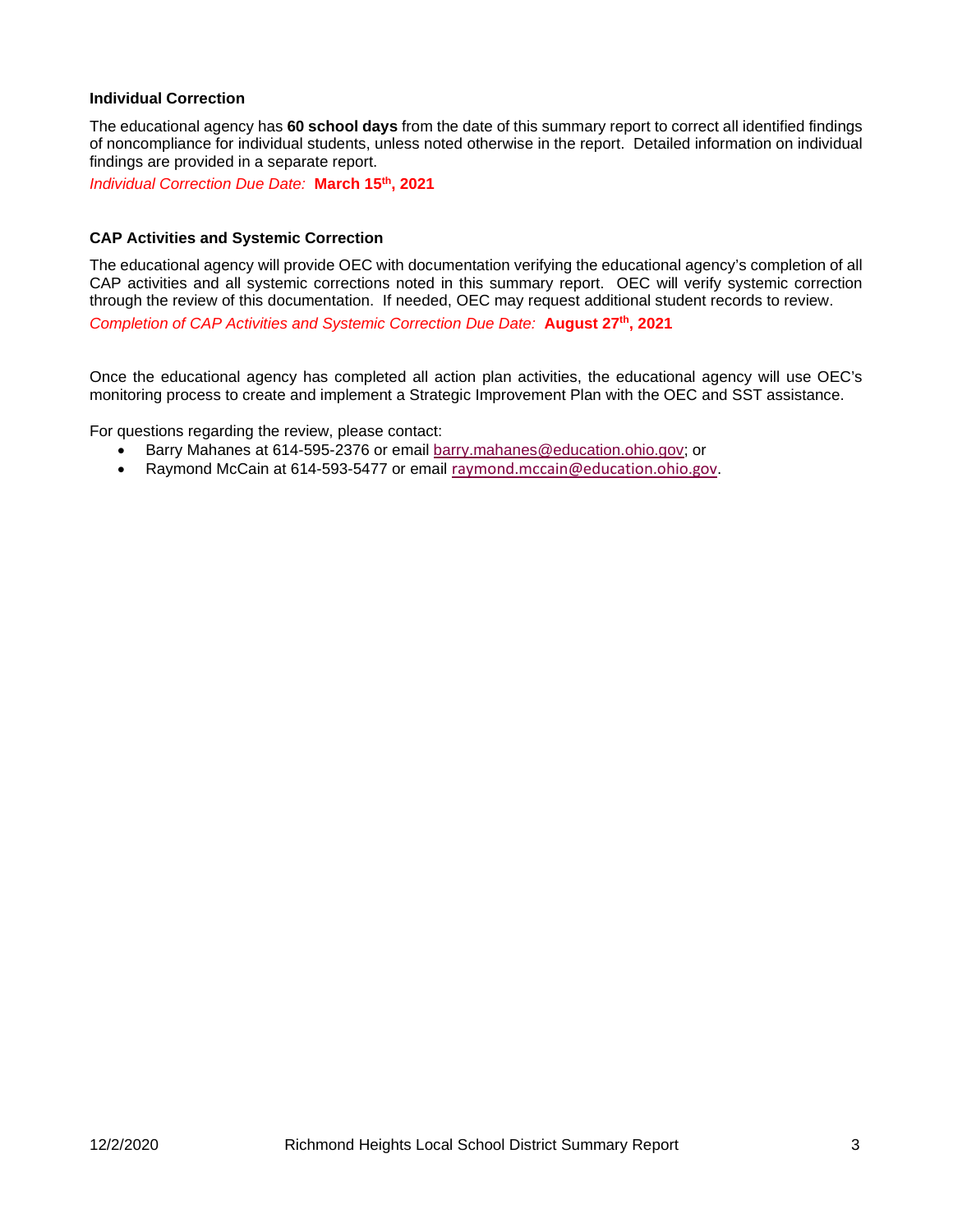## **OEC's Review Findings and Educational Agency Required Actions**

## **Component 1: Child Find**

*Each educational agency shall adopt and implement written policies and procedures approved by the Ohio Department of Education, Office for Exceptional Children, that ensure all children with disabilities residing within the educational agency, regardless of the severity of their disability, and who are in need of special education and related services are identified, located, and evaluated as required by the Individuals with Disabilities Education Improvement Act of 2004 and Federal Regulations at 34 C.F.R. Part 300 pertaining to child find, including the regulations at 34 C.F.R. 300.111 and 300.646 and Rule 3301-51-03 of the Ohio Operating Standards serving Children with Disabilities.* 

| <b>Record</b><br><b>Review</b><br><b>Item</b> | <b>Regulation 34</b><br><b>CFR or OAC</b>   | <b>Evidence of Findings</b>                                                                                                                                                                                                                                                                                                                                                                                                                                                                                                                                                                                                                                                                                                                                                                                                                                                    | <b>Evidence of Correction</b><br><b>Required Actions</b>                                                                                                                                                                                                                                                                                                                                                                         | <b>Must be</b><br>addressed in<br><b>CAP</b>                                                                                      |
|-----------------------------------------------|---------------------------------------------|--------------------------------------------------------------------------------------------------------------------------------------------------------------------------------------------------------------------------------------------------------------------------------------------------------------------------------------------------------------------------------------------------------------------------------------------------------------------------------------------------------------------------------------------------------------------------------------------------------------------------------------------------------------------------------------------------------------------------------------------------------------------------------------------------------------------------------------------------------------------------------|----------------------------------------------------------------------------------------------------------------------------------------------------------------------------------------------------------------------------------------------------------------------------------------------------------------------------------------------------------------------------------------------------------------------------------|-----------------------------------------------------------------------------------------------------------------------------------|
| $CF-1$                                        | $300.305(a)$ and<br>3301-51-11<br>(c)(1)(a) | <b>Record Review</b><br>Preschool records were not reviewed.                                                                                                                                                                                                                                                                                                                                                                                                                                                                                                                                                                                                                                                                                                                                                                                                                   | <b>Individual Correction</b><br><b>NA</b><br><b>Systemic Correction</b><br><b>NA</b>                                                                                                                                                                                                                                                                                                                                             | $\boxtimes$ NA                                                                                                                    |
| $CF-2$                                        | 3301-51-06                                  | <b>Record Review</b><br>Two evaluations did not appropriately document<br>interventions provided to resolve concerns for the<br>child performing below grade-level standards.<br><b>Interviews</b><br>Through interviews, it appears that teachers and<br>other staff collect intervention data. However, it did<br>not appear that there was a standard process of<br>documenting and reporting interventions in the<br>ETR.<br><b>Other Considerations</b><br>Initial ETRs must contain a summary of<br>interventions implemented to include description,<br>intensity, time and results. The district must provide<br>a summary of actual interventions and not simply a<br>list of possible accommodations. For reevaluations,<br>if no additional interventions were provided, note<br>that the student is making progress with the current<br>IEP supports and services. | <b>Individual Correction</b><br>OEC has verified that these students have a current<br>ETR in place, so no additional individual correction<br>is required.<br><b>Systemic Correction</b><br>The educational agency must submit evidence to<br>OEC of written procedures and practices regarding<br>documentation of intervention and supports<br>provided prior to completion of the initial and re-<br>evaluation team report. | $\boxtimes$ No<br>The educational<br>agency does not<br>need to address<br>this finding in a<br><b>Corrective Action</b><br>Plan. |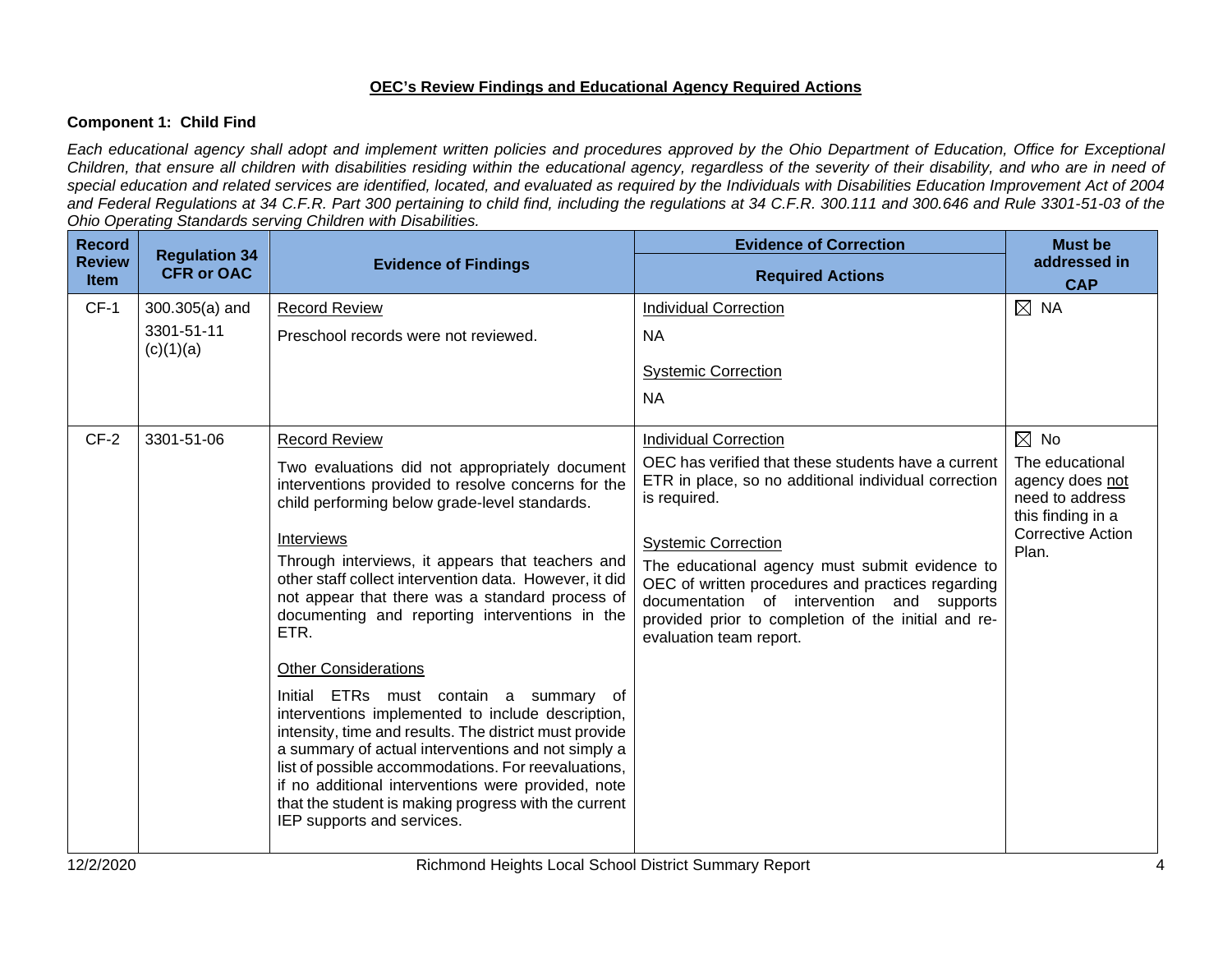| <b>Record</b>                | <b>Regulation 34</b>                     |                                                                                                                                                                                                                                                                                                                                                                                                                                                                                                                                                                                                | <b>Evidence of Correction</b>                                                                                                                                                                                                                                                                                                                                                                                                                                                                                                                                                                                                                                                                                                                                                                                 | <b>Must be</b>                                                                                                                    |
|------------------------------|------------------------------------------|------------------------------------------------------------------------------------------------------------------------------------------------------------------------------------------------------------------------------------------------------------------------------------------------------------------------------------------------------------------------------------------------------------------------------------------------------------------------------------------------------------------------------------------------------------------------------------------------|---------------------------------------------------------------------------------------------------------------------------------------------------------------------------------------------------------------------------------------------------------------------------------------------------------------------------------------------------------------------------------------------------------------------------------------------------------------------------------------------------------------------------------------------------------------------------------------------------------------------------------------------------------------------------------------------------------------------------------------------------------------------------------------------------------------|-----------------------------------------------------------------------------------------------------------------------------------|
| <b>Review</b><br><b>Item</b> | <b>CFR or OAC</b>                        | <b>Evidence of Findings</b>                                                                                                                                                                                                                                                                                                                                                                                                                                                                                                                                                                    | <b>Required Actions</b>                                                                                                                                                                                                                                                                                                                                                                                                                                                                                                                                                                                                                                                                                                                                                                                       | addressed in<br><b>CAP</b>                                                                                                        |
| $CF-3$                       | 300.501(b)(1)<br>3301-51-06<br>(E)(2)(a) | <b>Record Review</b><br>Four student records did not show evidence that<br>the parent was afforded the opportunity to<br>participate in the evaluation team planning<br>meeting.<br><b>Other Considerations</b><br>The district documents attempts to involve the<br>parent in the ETR planning meeting, and moves<br>ahead with reevaluations after reasonable attempts<br>to involve the parent. This process could be<br>strengthened in the documentation phase by<br>instituting a written, district-wide policy.                                                                         | <b>Individual Correction</b><br>The educational agency must provide evidence that<br>the parent was involved or provided the opportunity<br>to participate in the evaluation planning process.<br>The evidence may include evaluation planning form,<br>prior written notice, parent invitation, referral form or<br>communication log. If the educational agency<br>cannot provide documentation that the parent was<br>involved or provided the opportunity to participate in<br>the evaluation planning process, the educational<br>agency must conduct a reevaluation planning<br>meeting with the parent.<br><b>Systemic Correction</b><br>The educational agency must submit evidence to<br>OEC of written procedures and practices that<br>include the parent in the evaluation planning<br>process.   | $\boxtimes$ No<br>The educational<br>agency does not<br>need to address<br>this finding in a<br><b>Corrective Action</b><br>Plan. |
| $CF-4$                       | 300.300                                  | <b>Record Review</b><br>Nine student records did not provide evidence of<br>parental consent obtained prior to new testing.<br>Interviews<br>Although attempts are made to obtain parental<br>consent for evaluations involving new testing, this<br>process could be strengthened to ensure<br>documented parent permission through a written,<br>district-wide policy.<br><b>Other Considerations</b><br>Parents must give informed, written consent for any<br>new evaluation of their student for purposes of<br>evaluating or reevaluating eligibility for special<br>education services. | <b>Individual Correction</b><br>The educational agency must provide evidence that<br>the parent provided informed, written consent for<br>evaluation, based upon the planning form OR the<br>agency must show documented repeated attempts<br>to obtain informed, written consent to which the<br>parent did not respond.<br>The evidence may include, prior written notice,<br>parent invitation, communication log, or other<br>documented attempts to obtain parental informed,<br>written consent.<br>If the educational agency cannot provide<br>documentation that the parent provided informed,<br>written consent for evaluation, or did not respond to<br>repeated attempts to obtain consent, the agency<br>must<br>conduct<br>a<br>reevaluation<br>including<br>documentation of parental consent. | $\boxtimes$ Yes<br>The educational<br>agency needs to<br>address this finding<br>in a Corrective<br>Action Plan.                  |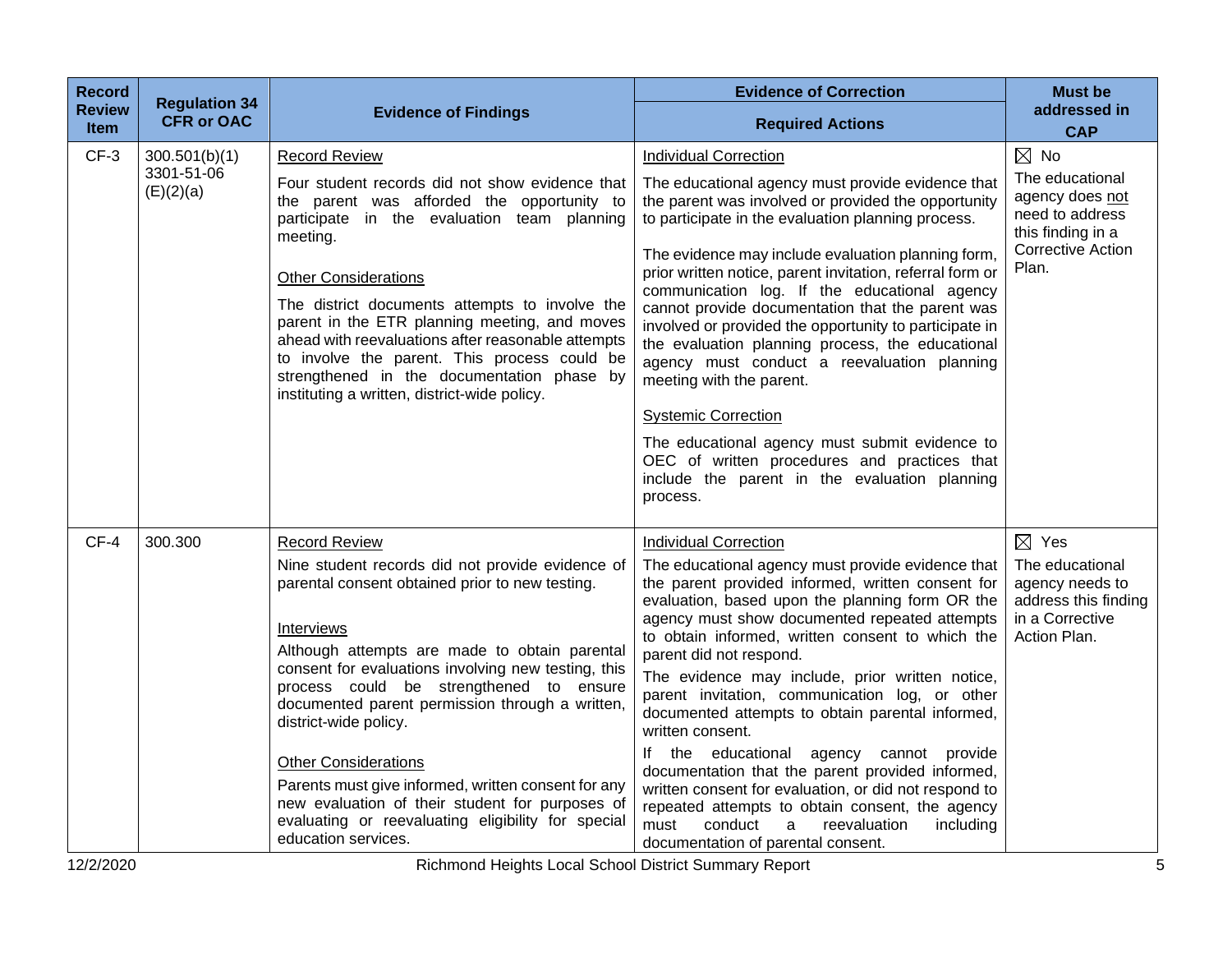| <b>Record</b><br><b>Review</b><br>Item | <b>Regulation 34</b><br><b>CFR or OAC</b>              | <b>Evidence of Findings</b>                                                                                                                                                                                                                                                                                                                                                                                                                                                                                                                                                                                                                                                                                                                                                             | <b>Evidence of Correction</b><br><b>Required Actions</b>                                                                                                                                                                                                                                                                                                                                                                                                                                                                        | <b>Must be</b><br>addressed in<br><b>CAP</b>                                                                     |
|----------------------------------------|--------------------------------------------------------|-----------------------------------------------------------------------------------------------------------------------------------------------------------------------------------------------------------------------------------------------------------------------------------------------------------------------------------------------------------------------------------------------------------------------------------------------------------------------------------------------------------------------------------------------------------------------------------------------------------------------------------------------------------------------------------------------------------------------------------------------------------------------------------------|---------------------------------------------------------------------------------------------------------------------------------------------------------------------------------------------------------------------------------------------------------------------------------------------------------------------------------------------------------------------------------------------------------------------------------------------------------------------------------------------------------------------------------|------------------------------------------------------------------------------------------------------------------|
|                                        |                                                        |                                                                                                                                                                                                                                                                                                                                                                                                                                                                                                                                                                                                                                                                                                                                                                                         | <b>Systemic Correction</b><br>The educational agency must submit evidence to<br>OEC of written procedures and practices for<br>obtaining parental consent obtained prior to new<br>testing or policies and practices for moving forward<br>when parents will not participate.                                                                                                                                                                                                                                                   |                                                                                                                  |
| $CF-5$                                 | 300.304(c)(4)<br>3301-51-01<br>3301-51-06<br>(E)(2)(a) | <b>Record Review</b><br>Eleven (11) evaluations did not provide evidence<br>that the evaluation addresses all areas related to<br>the suspected disability.<br>Interviews<br>Staff members indicated that they would benefit<br>from guidance for completing Part 1 assessments.<br><b>Other Considerations</b><br>All assessments and data listed for evaluation on<br>the ETR planning form, and agreed upon by the<br>parent, must appear $-$ in some form $-$ in a part one<br>evaluator's assessment. Additionally, if an<br>assessment area or type is not included on the<br>planning form for parent consent, it should not be a<br>part of the ETR process without getting parent<br>permission to proceed, unless the area of<br>assessment is based upon existing data only. | <b>Individual Correction</b><br>The educational agency will convene the ETR<br>teams to conduct a reevaluation and provide<br>evidence that the evaluation addresses all areas<br>related to the suspected disability.<br><b>Systemic Correction</b><br>The educational agency must submit evidence to<br>OEC of written procedures and practices to provide<br>evidence that the evaluation addresses all areas<br>related to the suspected disability.                                                                        | $\boxtimes$ Yes<br>The educational<br>agency needs to<br>address this finding<br>in a Corrective<br>Action Plan. |
| CF-6                                   | 300.306(c)                                             | <b>Record Review</b><br>Sixteen (16) evaluations did not show evidence of<br>clearly stating the summary of assessment results.<br><b>Other Considerations</b><br>The information in Part 2 of the ETR must be clear<br>and concise and not be a copy and paste of<br>information from Part 1. The language should be<br>written in terms that the parents, as well as involved<br>professionals, can understand and use to create<br>goals and services in the IEP. All areas addressed<br>in Part 1 must be summarized in Part 2.                                                                                                                                                                                                                                                     | <b>Individual Correction</b><br>The educational agency will reconvene the ETR<br>teams to conduct a reevaluation and provide a clear<br>and concise summary of the data and assessment<br>conducted that meets the requirements of 3301-51-<br>06 (G) (Summary of information). The IEP team<br>must consider the results of this reevaluation.<br><b>Systemic Correction</b><br>The educational agency must submit evidence to<br>OEC of written procedures and practices regarding<br>summary of data and assessment results. | $\boxtimes$ Yes<br>The educational<br>agency needs to<br>address this finding<br>in a Corrective<br>Action Plan. |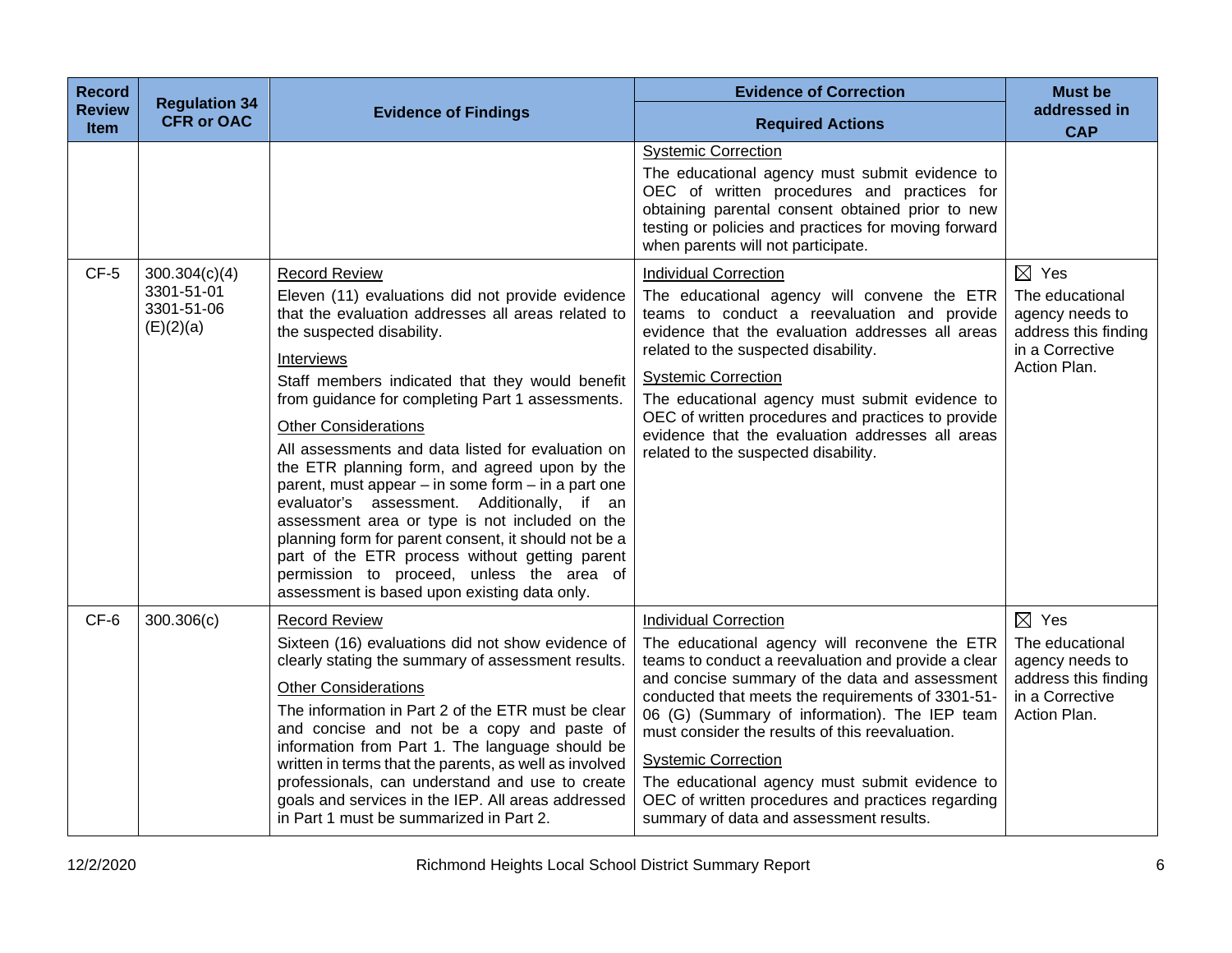| <b>Record</b>                | <b>Regulation 34</b>                   |                                                                                                                                                                                                                                                                                                                                                                                                                          | <b>Evidence of Correction</b>                                                                                                                                                                                                                                                                                                                                                                                  | <b>Must be</b>                                                                                                   |
|------------------------------|----------------------------------------|--------------------------------------------------------------------------------------------------------------------------------------------------------------------------------------------------------------------------------------------------------------------------------------------------------------------------------------------------------------------------------------------------------------------------|----------------------------------------------------------------------------------------------------------------------------------------------------------------------------------------------------------------------------------------------------------------------------------------------------------------------------------------------------------------------------------------------------------------|------------------------------------------------------------------------------------------------------------------|
| <b>Review</b><br><b>Item</b> | <b>CFR or OAC</b>                      | <b>Evidence of Findings</b>                                                                                                                                                                                                                                                                                                                                                                                              | <b>Required Actions</b>                                                                                                                                                                                                                                                                                                                                                                                        | addressed in<br><b>CAP</b>                                                                                       |
| CF-7                         | 300.306(c)                             | <b>Record Review</b>                                                                                                                                                                                                                                                                                                                                                                                                     | <b>Individual Correction</b>                                                                                                                                                                                                                                                                                                                                                                                   | $\boxtimes$ Yes                                                                                                  |
|                              |                                        | Twelve (12) evaluation team reports did not contain<br>a clear and succinct description of educational<br>needs.<br><b>Other Considerations</b>                                                                                                                                                                                                                                                                          | The educational agency will reconvene the ETR<br>teams to conduct a reevaluation and provide a clear<br>and succinct description of the student's educational<br>needs. The IEP team must consider the results of<br>this reevaluation.                                                                                                                                                                        | The educational<br>agency needs to<br>address this finding<br>in a Corrective<br>Action Plan.                    |
|                              |                                        | Educational needs were sometimes generic in                                                                                                                                                                                                                                                                                                                                                                              | <b>Systemic Correction</b>                                                                                                                                                                                                                                                                                                                                                                                     |                                                                                                                  |
|                              |                                        | nature and did not address the student's<br>individualized needs. Sometimes educational<br>needs were stated in Part 1 but were not included<br>in the Part 2 summary.                                                                                                                                                                                                                                                   | The educational agency must submit evidence to<br>OEC of written procedures and practices regarding<br>description of educational needs.                                                                                                                                                                                                                                                                       |                                                                                                                  |
| CF-8                         | 300.306(c)                             | <b>Record Review</b>                                                                                                                                                                                                                                                                                                                                                                                                     | <b>Individual Correction</b>                                                                                                                                                                                                                                                                                                                                                                                   | $\boxtimes$ Yes                                                                                                  |
|                              |                                        | Six evaluation team reports did not contain specific<br>implications for instruction.<br><b>Other Considerations</b><br>In some cases, there was no description or a lack<br>of clarity of the implications for instruction (the<br>implications description was generic in nature and<br>did not address the specific needs of the child).                                                                              | The educational agency will reconvene the ETR<br>teams to conduct a reevaluation and provide a clear<br>description of specific implications for instruction.<br>The IEP team must consider the results of this<br>reevaluation.<br><b>Systemic Correction</b><br>The educational agency must submit evidence to<br>OEC of written procedures and practices regarding<br>implications for instruction.         | The educational<br>agency needs to<br>address this finding<br>in a Corrective<br>Action Plan.                    |
| CF-9                         | 300.306(a)(1)<br>3301-51-01<br>(B)(21) | <b>Record Review</b><br>Six evaluations did not show evidence that a group<br>of qualified professionals, as appropriate to the<br>suspected disability, were involved in determining<br>whether the child is a child with a disability as well<br>as the child's educational needs.<br><b>Other Considerations</b><br>It is recommended that Richmond Heights Local<br>develop a procedure to ensure all members of the | <b>Individual Correction</b><br>The educational agency must provide evidence that<br>the ETR teams and other qualified professionals, as<br>appropriate, participated in the determination of<br>eligibility and educational needs. If not, the ETR<br>team must reconvene and provide OEC evidence of<br>group participation.<br><b>Systemic Correction</b><br>The educational agency must submit evidence to | $\boxtimes$ Yes<br>The educational<br>agency needs to<br>address this finding<br>in a Corrective<br>Action Plan. |
|                              |                                        | Planning/ETR team are in attendance or given the<br>opportunity to participate.                                                                                                                                                                                                                                                                                                                                          | OEC of written procedures and practices regarding<br>the eligibility determination process.                                                                                                                                                                                                                                                                                                                    |                                                                                                                  |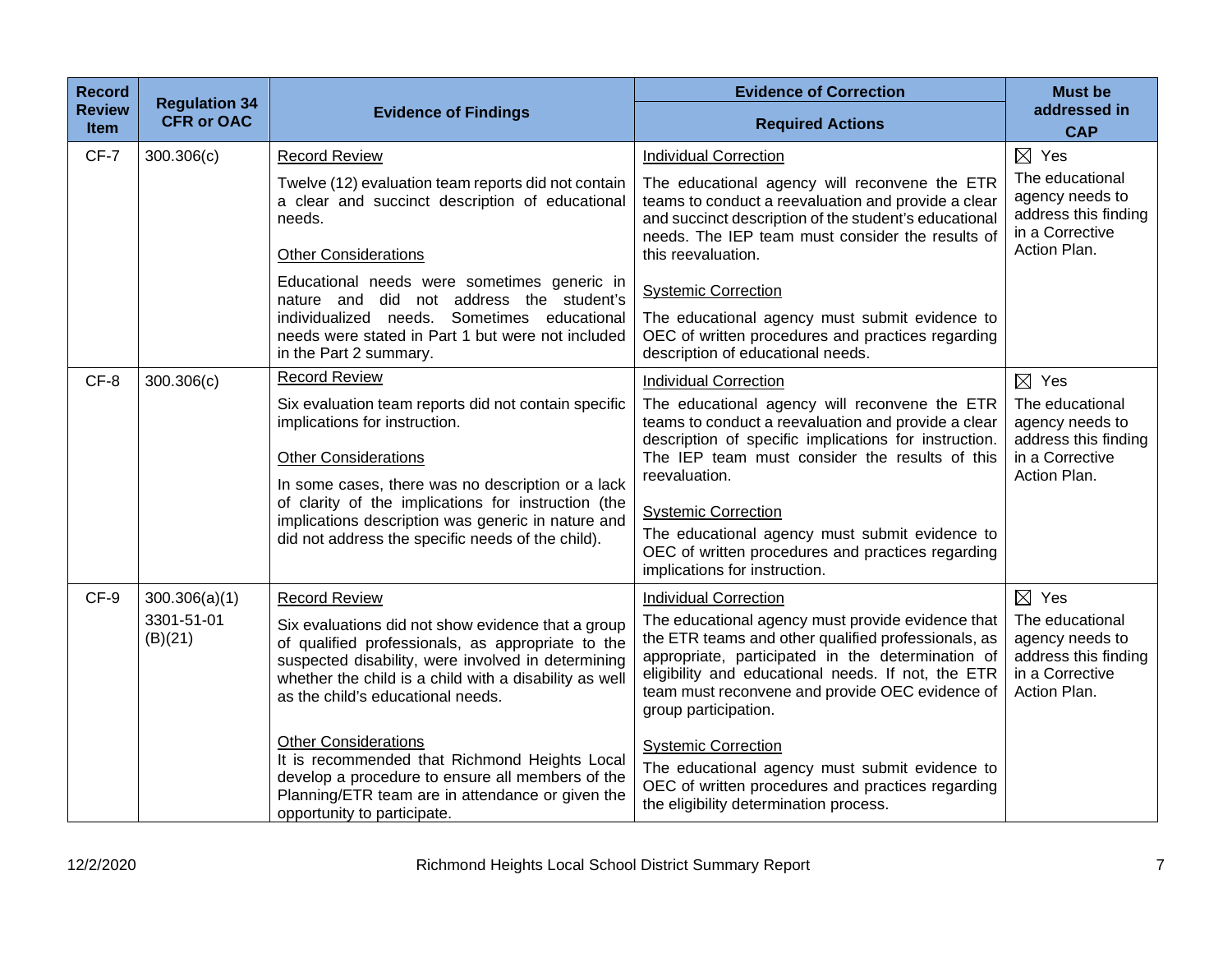## **Component 2: Delivery of Services**

*Each educational agency shall have policies, procedures and practices to ensure that each child with a disability has an IEP that is developed, reviewed, and revised in a meeting and implemented in accordance with 300.320 through 300.324.*

| <b>Record</b>                | <b>Regulation 34</b>                                    |                                                                                                                                                                                                                                                                                                                                                                                                                                                                                                                                                                                                                                                                                                                                                                                                                                                                                                                                                                                                                                                                                                                                                                                                                                                                                         | <b>Evidence of Correction</b>                                                                                                                                                                                                                                                                                                                                                                                                                   | <b>Must be addressed</b>                                                                                         |
|------------------------------|---------------------------------------------------------|-----------------------------------------------------------------------------------------------------------------------------------------------------------------------------------------------------------------------------------------------------------------------------------------------------------------------------------------------------------------------------------------------------------------------------------------------------------------------------------------------------------------------------------------------------------------------------------------------------------------------------------------------------------------------------------------------------------------------------------------------------------------------------------------------------------------------------------------------------------------------------------------------------------------------------------------------------------------------------------------------------------------------------------------------------------------------------------------------------------------------------------------------------------------------------------------------------------------------------------------------------------------------------------------|-------------------------------------------------------------------------------------------------------------------------------------------------------------------------------------------------------------------------------------------------------------------------------------------------------------------------------------------------------------------------------------------------------------------------------------------------|------------------------------------------------------------------------------------------------------------------|
| <b>Review</b><br><b>Item</b> | <b>CFR or OAC</b>                                       | <b>Evidence of Findings</b>                                                                                                                                                                                                                                                                                                                                                                                                                                                                                                                                                                                                                                                                                                                                                                                                                                                                                                                                                                                                                                                                                                                                                                                                                                                             | <b>Required Actions</b>                                                                                                                                                                                                                                                                                                                                                                                                                         | in CAP                                                                                                           |
| $DS-1$                       | SPP Indicator 13<br>300.320 (b)<br>3301-51-07<br>(H)(2) | <b>Record Review</b><br>Seven IEPs did not show evidence that the<br>postsecondary transition plan met all eight<br>required elements of the IDEA for the student,<br>specifically in the following area(s):<br>1. There are appropriate<br>measurable<br>postsecondary goal(s).<br>2. The postsecondary goals are updated<br>annually.<br>3. The postsecondary goals were based on<br>age appropriate transition assessment<br>(AATA).<br>4. There are transition services that will<br>reasonably enable the student to meet the<br>postsecondary goal(s).<br>5. The transition services include courses of<br>study that will reasonably enable the<br>student to meet the postsecondary<br>$goal(s)$ .<br>6. The annual goal(s) are related to the<br>student's transition service needs.<br>7. There is evidence the student was invited<br>to the IEP Team Meeting where transition<br>services were discussed.<br>8. When appropriate, there is evidence that a<br>representative of any participating agency<br>was invited to the IEP Team Meeting.<br>Interviews<br>During interviews, district staff seemed to be<br>knowledgeable and proactive regarding post-<br>transition<br>secondary<br>programming.<br>This,<br>however, did not translate into all student records. | <b>Individual Correction</b><br>The educational agency must reconvene the teams<br>to review and correct the postsecondary transition<br>plan for the IEPs identified as noncompliant or<br>provide documentation of the student's withdrawal<br>date from the educational agency.<br><b>Systemic Correction</b><br>The educational agency must submit evidence to<br>OEC of written procedures and practices regarding<br>transition services. | $\boxtimes$ Yes<br>The educational<br>agency needs to<br>address this finding<br>in a Corrective<br>Action Plan. |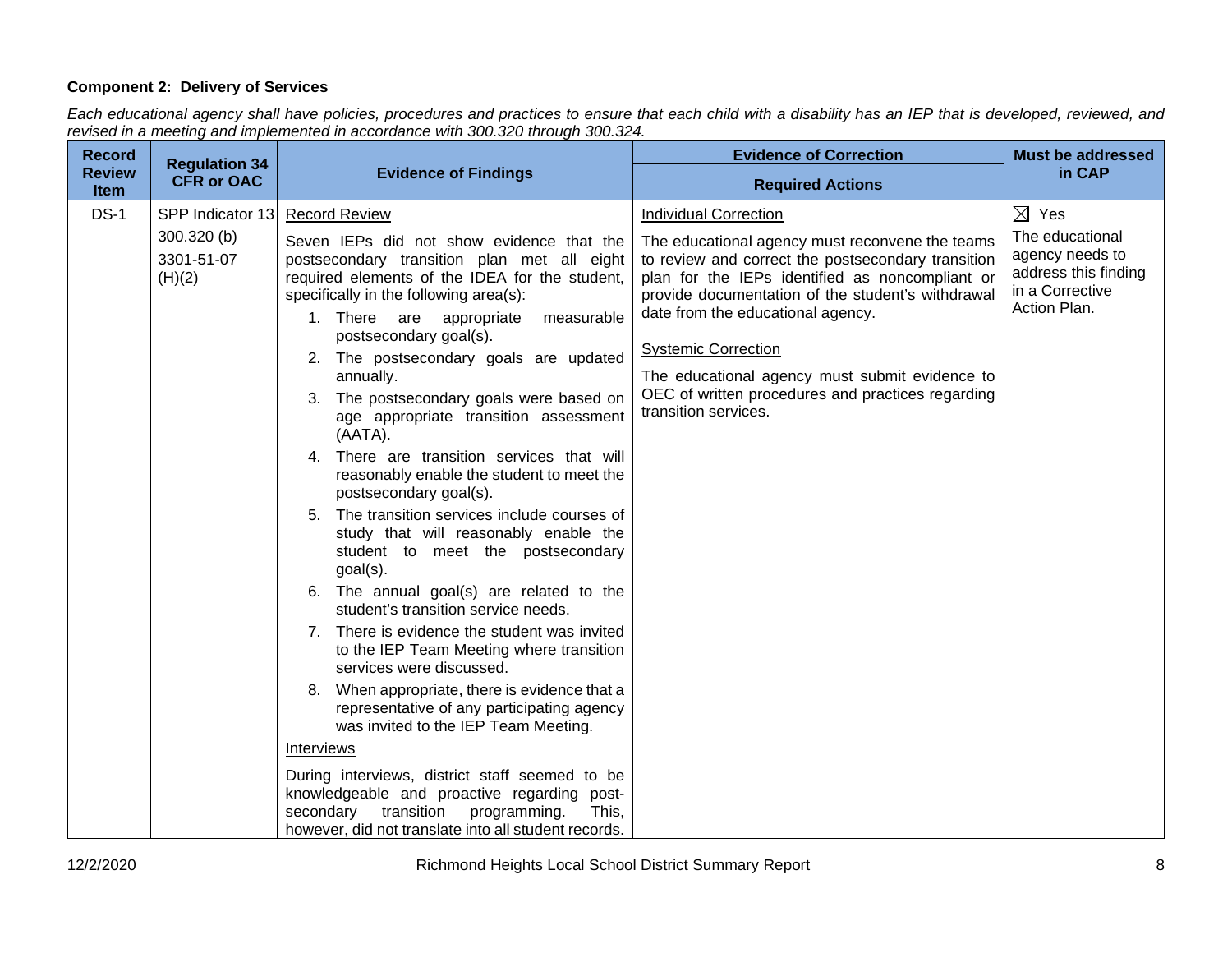| <b>Record</b>                | <b>Regulation 34</b> |                                                                                                                                                                                                                                                                                                                                                                                                                                                                                                                                                                                                                                                                                                                                                                                            | <b>Evidence of Correction</b>                                                                                                                                                                                                                                                                                                                                                                                                                                                                                                                                                                                                                                                                                            | <b>Must be addressed</b>                                                                      |
|------------------------------|----------------------|--------------------------------------------------------------------------------------------------------------------------------------------------------------------------------------------------------------------------------------------------------------------------------------------------------------------------------------------------------------------------------------------------------------------------------------------------------------------------------------------------------------------------------------------------------------------------------------------------------------------------------------------------------------------------------------------------------------------------------------------------------------------------------------------|--------------------------------------------------------------------------------------------------------------------------------------------------------------------------------------------------------------------------------------------------------------------------------------------------------------------------------------------------------------------------------------------------------------------------------------------------------------------------------------------------------------------------------------------------------------------------------------------------------------------------------------------------------------------------------------------------------------------------|-----------------------------------------------------------------------------------------------|
| <b>Review</b><br><b>Item</b> | <b>CFR or OAC</b>    | <b>Evidence of Findings</b>                                                                                                                                                                                                                                                                                                                                                                                                                                                                                                                                                                                                                                                                                                                                                                | <b>Required Actions</b>                                                                                                                                                                                                                                                                                                                                                                                                                                                                                                                                                                                                                                                                                                  | in CAP                                                                                        |
|                              |                      | Reviewers noted that when this section of the<br>record was compliant, they were only minimally so<br>and did not truly represent available supports and<br>services.<br><b>Other Considerations</b><br>Training must be provided to all ETR and IEP<br>members responsible for assessing and writing<br>transition plans to ensure they are compliant and<br>beneficial to the student. Training should address<br>Age Appropriate Transition Assessments<br>(AATAs) to include preferences, interests, needs<br>and strengths (PINS) in the development of<br>Postsecondary Transition Plan.                                                                                                                                                                                             |                                                                                                                                                                                                                                                                                                                                                                                                                                                                                                                                                                                                                                                                                                                          |                                                                                               |
| $DS-2$                       | 300.320(a)(1)        | <b>Record Review</b>                                                                                                                                                                                                                                                                                                                                                                                                                                                                                                                                                                                                                                                                                                                                                                       | <b>Individual Correction</b>                                                                                                                                                                                                                                                                                                                                                                                                                                                                                                                                                                                                                                                                                             | $\boxtimes$ Yes                                                                               |
|                              |                      | Twenty (20) IEPs did not contain Present Levels<br>of Academic Achievement and Functional<br>Performance (PLOP) that addressed the needs of<br>the student.<br><b>Interviews</b><br>There appears to be a lack of understanding<br>among staff members regarding the required<br>contents of the present levels for IEP goals,<br>especially regarding data collection to develop<br>measurable goals. This points to an opportunity<br>for training and technical assistance in this area.<br><b>Other Considerations</b><br>Often, the present levels of performance did not<br>relate to the annual goal, and measurable<br>baseline data were missing. An internal<br>monitoring and review system would be very<br>helpful to promote compliance in present levels of<br>performance. | The educational agency must reconvene the IEP<br>teams of the IEPs identified as noncompliant to<br>review and amend the PLOP related to each goal to<br>include:<br>Summary of current daily academic/<br>$\bullet$<br>behavior and/ or functional performance<br>(strengths and needs) compared to<br>expected grade level standards in order to<br>provide a frame of reference;<br>PLOP must relate to the goal measurement<br>$\bullet$<br>Baseline data provided for developing a<br>measurable goal.<br><b>Systemic Correction</b><br>The educational agency must submit evidence to<br>OEC of written procedures and practices regarding<br>the review of current academic/functional data when<br>writing IEPs. | The educational<br>agency needs to<br>address this finding<br>in a Corrective<br>Action Plan. |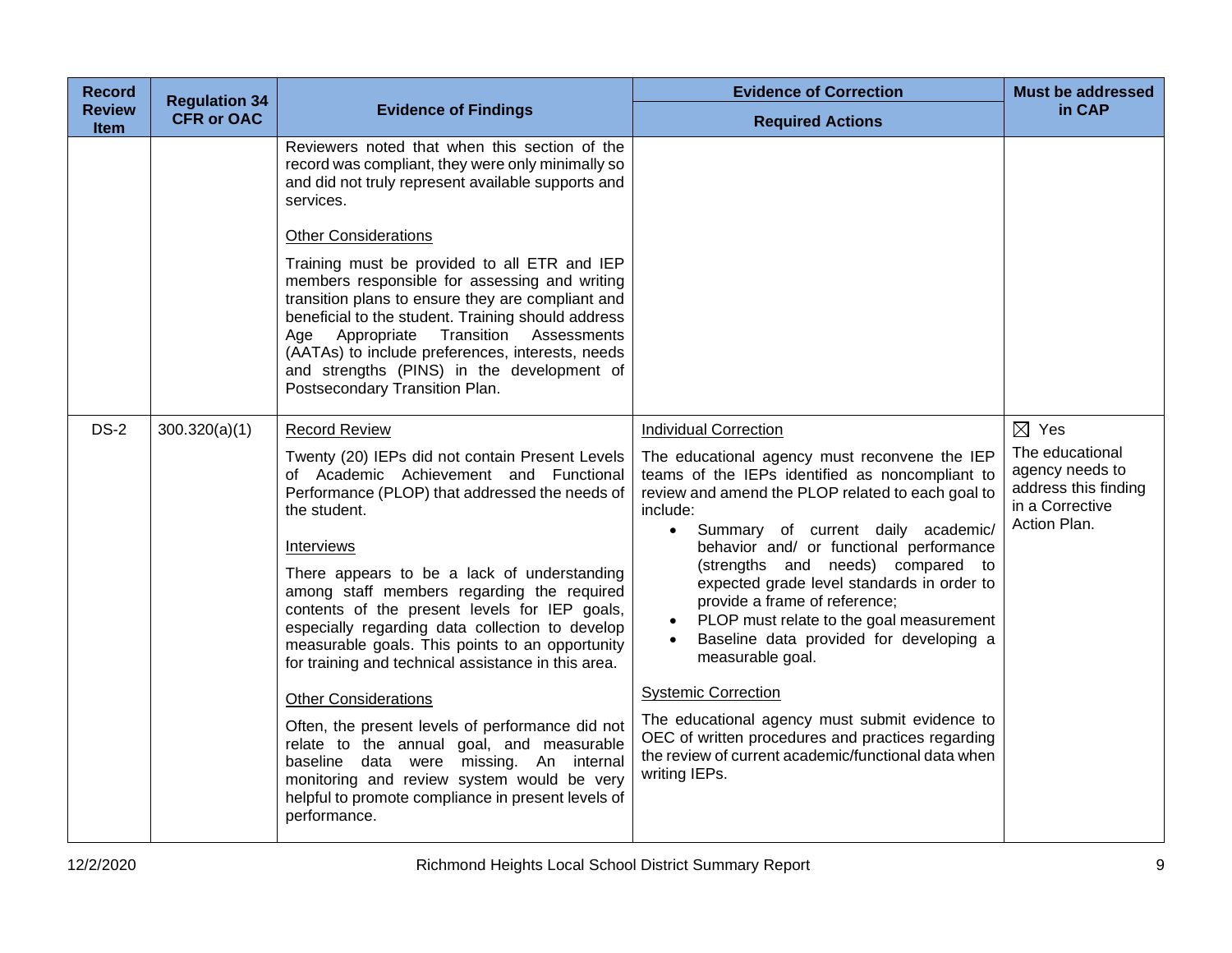| <b>Record</b>                | <b>Regulation 34</b> |                                                                                                                                                                                                                                                                                                                                                                                     | <b>Evidence of Correction</b>                                                                                                                                                                                                                                                                                                                                                                                                                                                                                                                                                                                                                                                                                                                                                            | <b>Must be addressed</b>                                                                                                          |
|------------------------------|----------------------|-------------------------------------------------------------------------------------------------------------------------------------------------------------------------------------------------------------------------------------------------------------------------------------------------------------------------------------------------------------------------------------|------------------------------------------------------------------------------------------------------------------------------------------------------------------------------------------------------------------------------------------------------------------------------------------------------------------------------------------------------------------------------------------------------------------------------------------------------------------------------------------------------------------------------------------------------------------------------------------------------------------------------------------------------------------------------------------------------------------------------------------------------------------------------------------|-----------------------------------------------------------------------------------------------------------------------------------|
| <b>Review</b><br><b>Item</b> | <b>CFR or OAC</b>    | <b>Evidence of Findings</b>                                                                                                                                                                                                                                                                                                                                                         | <b>Required Actions</b>                                                                                                                                                                                                                                                                                                                                                                                                                                                                                                                                                                                                                                                                                                                                                                  | in CAP                                                                                                                            |
| $DS-3$                       | 300.320(a)(2)(i)     | <b>Record Review</b><br>Nineteen (19) IEPs did not contain measurable<br>annual goals.<br><b>Other Considerations</b><br>Measurable goals in the IEPs reviewed were<br>inconsistent in quality and content. Often one or<br>more required elements were missing. An internal<br>monitoring and review system would be very<br>helpful to promote compliance in annual IEP<br>goals. | <b>Individual Correction</b><br>The educational agency must reconvene the teams<br>of the IEPs identified as noncompliant to review and<br>amend annual goals to contain the following critical<br>elements:<br>1. Clearly defined behavior: the specific action<br>the child will be expected to perform.<br>2. The condition (situation, setting or given<br>material) under which the behavior is to be<br>performed.<br>3. Performance criteria desired: the level the<br>child must demonstrate for mastery and the<br>number of times the child must demonstrate<br>the skill or behavior.<br><b>Systemic Correction</b><br>The educational agency must submit evidence to<br>OEC of written procedures and practices regarding<br>the development of measurable annual IEP goals. | $\boxtimes$ Yes<br>The educational<br>agency needs to<br>address this finding<br>in a Corrective<br>Action Plan.                  |
| $DS-4$                       | 300.320(a)(2)(i)     | <b>Record Review</b><br>One IEP did not contain annual goals that address<br>the child's academic area(s) of need.                                                                                                                                                                                                                                                                  | <b>Individual Correction</b><br>The educational agency must reconvene the team<br>of the IEP identified as noncompliant to review and<br>amend the IEP. Annual goals must address the<br>academic needs of the child unless the team<br>provides evidence that the goals were prioritized<br>based on the severity of the needs of the child.<br><b>Systemic Correction</b><br>The educational agency must submit evidence to<br>OEC of written procedures and practices regarding<br>the IEP process of addressing identified academic<br>needs.                                                                                                                                                                                                                                        | $\boxtimes$ No<br>The educational<br>agency does not<br>need to address this<br>finding in a<br><b>Corrective Action</b><br>Plan. |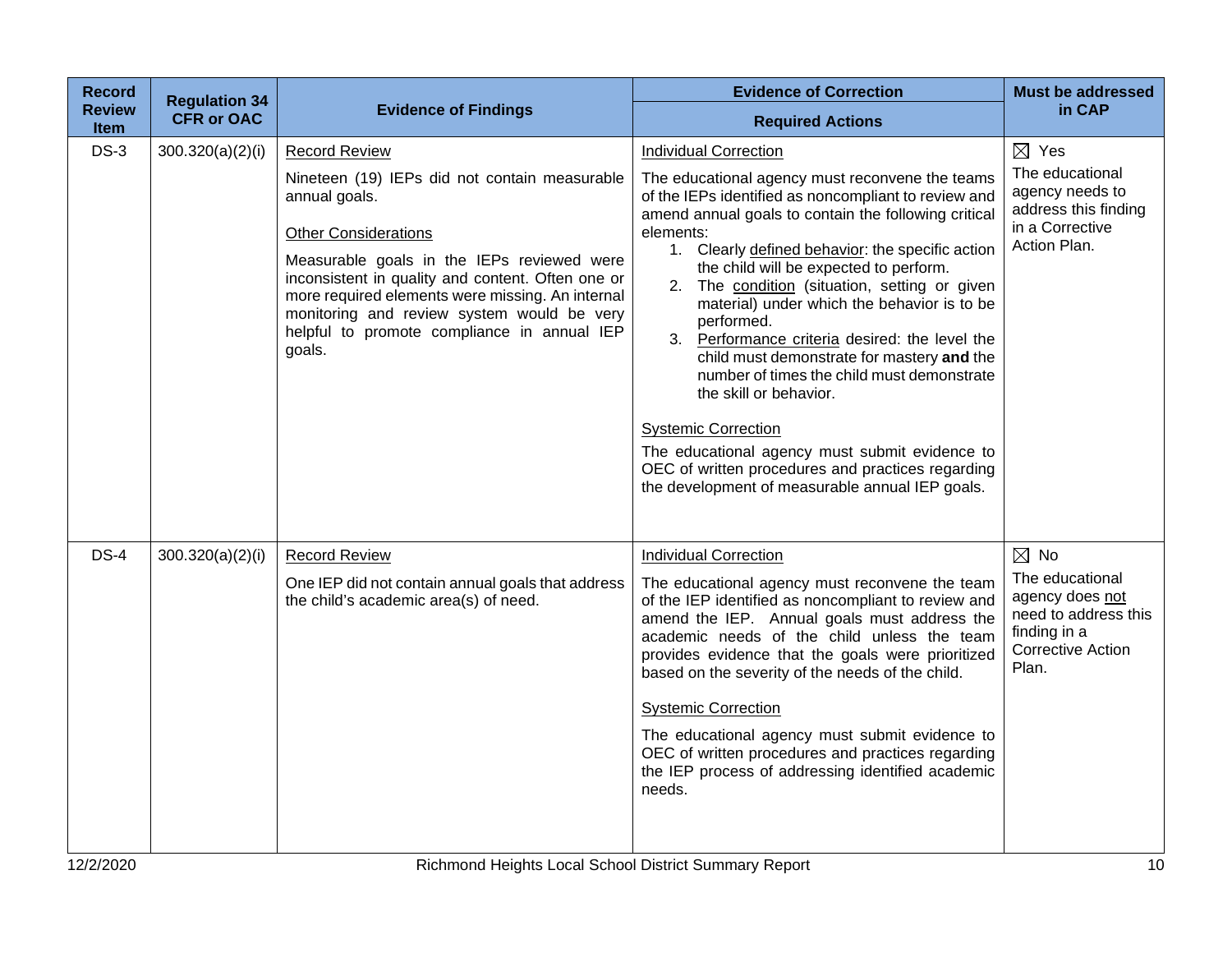| <b>Record</b>                | <b>Regulation 34</b>       |                                                                                                                                                                                                                                                                                      | <b>Evidence of Correction</b>                                                                                                                                                                                                                                                                                   | <b>Must be addressed</b>                                                                                        |
|------------------------------|----------------------------|--------------------------------------------------------------------------------------------------------------------------------------------------------------------------------------------------------------------------------------------------------------------------------------|-----------------------------------------------------------------------------------------------------------------------------------------------------------------------------------------------------------------------------------------------------------------------------------------------------------------|-----------------------------------------------------------------------------------------------------------------|
| <b>Review</b><br><b>Item</b> | <b>CFR or OAC</b>          | <b>Evidence of Findings</b>                                                                                                                                                                                                                                                          | <b>Required Actions</b>                                                                                                                                                                                                                                                                                         | in CAP                                                                                                          |
| <b>DS-5</b>                  | 300.320(a)(2)(i)           | <b>Record Review</b>                                                                                                                                                                                                                                                                 | <b>Individual Correction</b>                                                                                                                                                                                                                                                                                    | $\boxtimes$ No                                                                                                  |
|                              |                            | One IEP did not contain annual goals that address<br>the child's functional area(s) of need.                                                                                                                                                                                         | The educational agency must reconvene the team<br>of the IEP identified as noncompliant to review and<br>amend the IEP. Annual goals must address the<br>functional needs of the child unless the team<br>provides evidence that the goals were prioritized<br>based on the severity of the needs of the child. | The educational<br>agency does not<br>need to address this<br>finding in a<br><b>Corrective Action</b><br>Plan. |
|                              |                            |                                                                                                                                                                                                                                                                                      | <b>Systemic Correction</b>                                                                                                                                                                                                                                                                                      |                                                                                                                 |
|                              |                            |                                                                                                                                                                                                                                                                                      | The educational agency must submit evidence to<br>OEC of written procedures and practices regarding<br>the IEP process of addressing identified functional<br>needs.                                                                                                                                            |                                                                                                                 |
|                              |                            |                                                                                                                                                                                                                                                                                      |                                                                                                                                                                                                                                                                                                                 |                                                                                                                 |
| $DS-6$                       | 300.320(a)(4)              | <b>Record Review</b>                                                                                                                                                                                                                                                                 | <b>Individual Correction</b>                                                                                                                                                                                                                                                                                    | $\boxtimes$ Yes                                                                                                 |
|                              | 3301-51-07<br>(H)(1)(e)(i) | Nine IEPs did not contain a statement of specially<br>designed instruction that addresses the individual<br>needs of the child and supports the annual goals.                                                                                                                        | The educational agency must reconvene the teams<br>of the IEPs identified as noncompliant to review and<br>amend the specially designed instruction, as                                                                                                                                                         | The educational<br>agency needs to<br>address this finding<br>in a Corrective                                   |
|                              |                            | Interviews                                                                                                                                                                                                                                                                           | appropriate, to address the needs of the child.                                                                                                                                                                                                                                                                 | Action Plan.                                                                                                    |
|                              |                            | Intervention specialists and general educators                                                                                                                                                                                                                                       | <b>Systemic Correction</b>                                                                                                                                                                                                                                                                                      |                                                                                                                 |
|                              |                            | described that specially designed instruction<br>(SDI) is individualized to students but struggled to<br>explain what makes this instruction specialized.                                                                                                                            | The educational agency must submit evidence to<br>OEC of written procedures and practices regarding<br>the IEP process of determining specially designed                                                                                                                                                        |                                                                                                                 |
|                              |                            | <b>Other Considerations</b>                                                                                                                                                                                                                                                          | instruction.                                                                                                                                                                                                                                                                                                    |                                                                                                                 |
|                              |                            | In some cases, the specially designed instruction<br>was generic in nature and not individualized to the<br>needs of the student described in the present<br>levels and goals. Other examples lacked specific<br>instructional reference<br>listed<br>and<br>only<br>accommodations. |                                                                                                                                                                                                                                                                                                                 |                                                                                                                 |
|                              |                            |                                                                                                                                                                                                                                                                                      |                                                                                                                                                                                                                                                                                                                 |                                                                                                                 |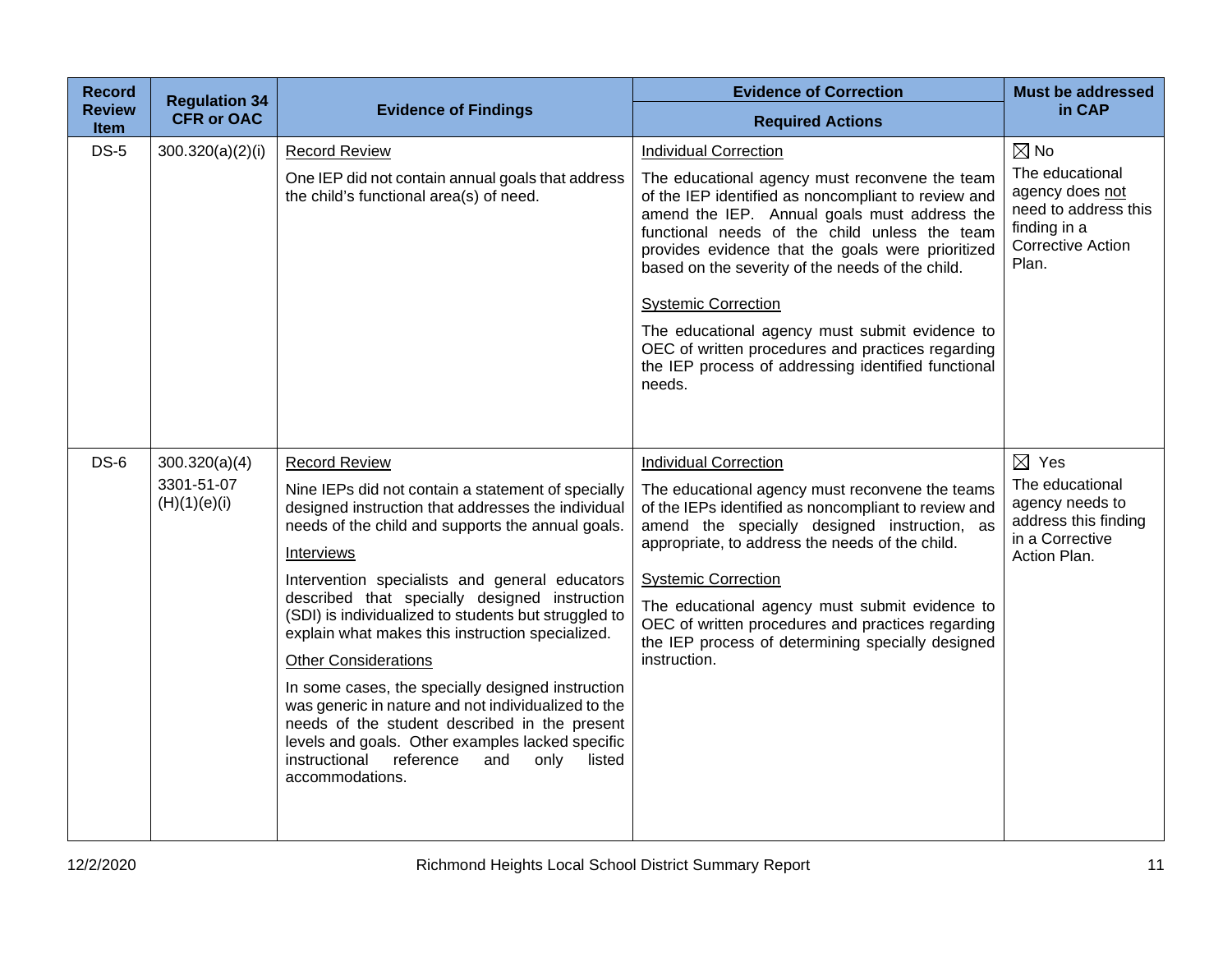| <b>Record</b>         | <b>Regulation 34</b>                     |                                                                                                                                                                                                                                                                                                                                                                                                                                                                                                                                                                                                                                                        | <b>Evidence of Correction</b>                                                                                                                                                                                                                                                                                                                                                                                                                                                       | <b>Must be addressed</b>                                                                                                          |
|-----------------------|------------------------------------------|--------------------------------------------------------------------------------------------------------------------------------------------------------------------------------------------------------------------------------------------------------------------------------------------------------------------------------------------------------------------------------------------------------------------------------------------------------------------------------------------------------------------------------------------------------------------------------------------------------------------------------------------------------|-------------------------------------------------------------------------------------------------------------------------------------------------------------------------------------------------------------------------------------------------------------------------------------------------------------------------------------------------------------------------------------------------------------------------------------------------------------------------------------|-----------------------------------------------------------------------------------------------------------------------------------|
| <b>Review</b><br>Item | <b>CFR or OAC</b>                        | <b>Evidence of Findings</b>                                                                                                                                                                                                                                                                                                                                                                                                                                                                                                                                                                                                                            | <b>Required Actions</b>                                                                                                                                                                                                                                                                                                                                                                                                                                                             | in CAP                                                                                                                            |
| <b>DS-7</b>           | 300.320(a)(7)<br>3301-51-07<br>(H)(1)(i) | <b>Record Review</b><br>Thirteen (13) IEPs did not indicate the specific<br>location where the specially designed instruction<br>will be provided.<br><b>Other Considerations</b><br>Locations must be separated for amount of time<br>and frequency in each location.                                                                                                                                                                                                                                                                                                                                                                                 | <b>Individual Correction</b><br>The educational agency must reconvene the teams<br>of the IEPs identified as noncompliant to review and<br>amend the location where the specially designed<br>instruction will be provided.<br><b>Systemic Correction</b><br>The educational agency must submit evidence to<br>OEC of written procedures and practices regarding<br>the IEP process of determining the location where<br>specially designed instruction will occur.                 | $\boxtimes$ Yes<br>The educational<br>agency needs to<br>address this finding<br>in a Corrective<br>Action Plan.                  |
| $DS-8$                | 300.320(a)(7)<br>3301-51-07<br>(H)(1)(i) | <b>Record Review</b><br>Eight IEPs did not indicate the amount of time and<br>frequency of the specially designed instruction.<br><b>Other Considerations</b><br>Time and frequency must relate to one specific<br>provider. Several of the records reviewed had two<br>providers listed for one specially designed<br>instruction. Intervention specialists and related<br>service providers are both able to deliver specially<br>designed instruction; however, if a general<br>education teacher is assigned to assist in the<br>delivery of specially designed instruction, they<br>must be included in the supports for school<br>personnel box. | <b>Individual Correction</b><br>The educational agency must reconvene the teams<br>of the IEPs identified as noncompliant to review and<br>amend the amount of time and frequency of the<br>specially designed instruction.<br><b>Systemic Correction</b><br>The educational agency must submit evidence to<br>OEC of written procedures and practices regarding<br>the IEP process of determining the amount and<br>frequency of specially designed instruction to be<br>provided. | $\boxtimes$ Yes<br>The educational<br>agency needs to<br>address this finding<br>in a Corrective<br>Action Plan.                  |
| <b>DS-9</b>           | 300.320(a)(4)<br>3301-51-07<br>(H)(1)(e) | <b>Record Review</b><br>One IEP did not identify related services that<br>address the needs of the child and support the<br>annual goals.                                                                                                                                                                                                                                                                                                                                                                                                                                                                                                              | <b>Individual Correction</b><br>The educational agency must reconvene the team<br>of the IEP identified as noncompliant to review and<br>amend the IEP to include related services that were<br>identified as needed in the IEP.<br><b>Systemic Correction</b><br>The educational agency must submit evidence to<br>OEC of written procedures and practices regarding<br>the IEP process of addressing identified related<br>service needs.                                         | $\boxtimes$ No<br>The educational<br>agency does not<br>need to address this<br>finding in a<br><b>Corrective Action</b><br>Plan. |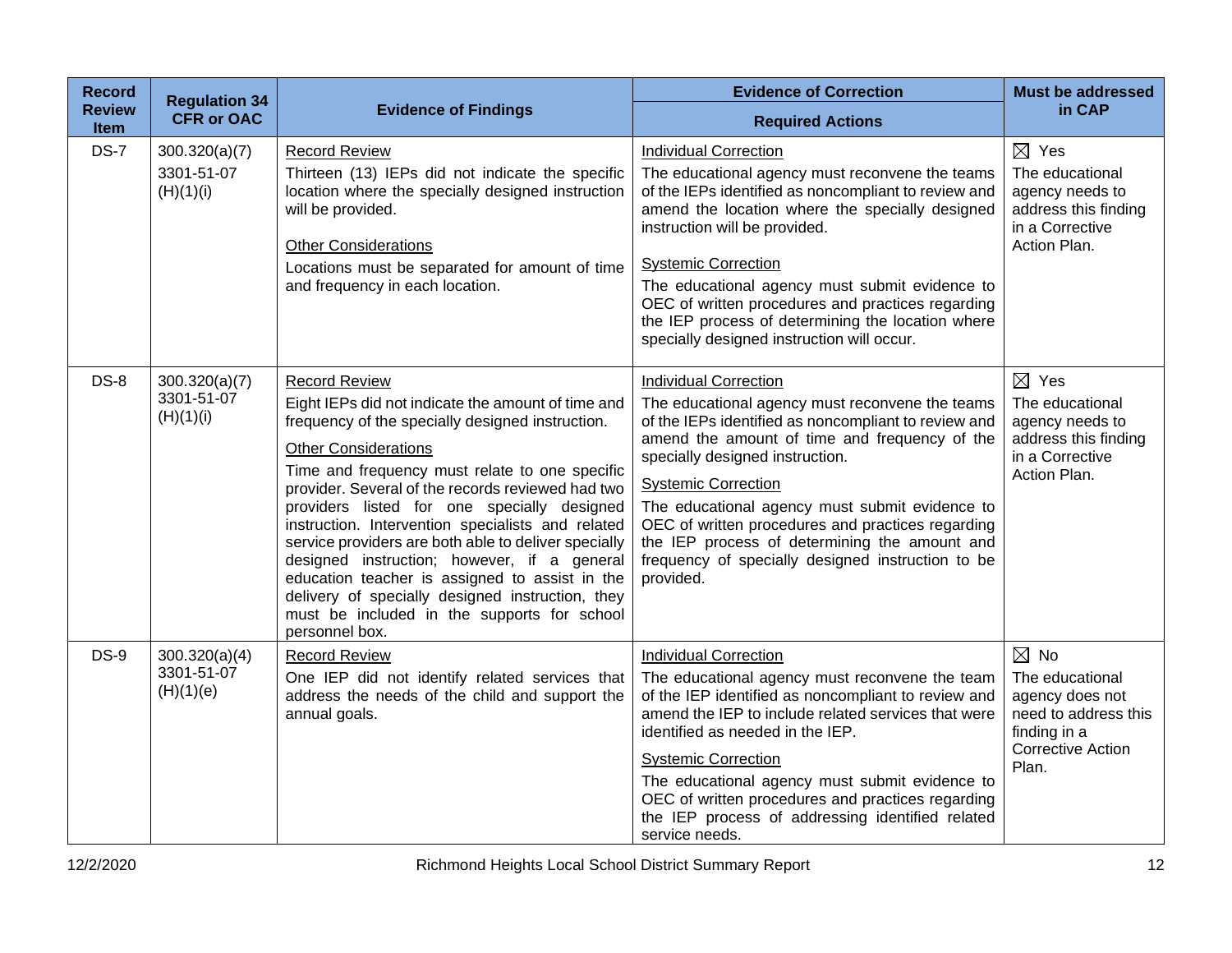| <b>Record</b>         | <b>Regulation 34</b>    |                                                                                                                                                           | <b>Evidence of Correction</b>                                                                                                                                                                                      | <b>Must be addressed</b>                                                                               |
|-----------------------|-------------------------|-----------------------------------------------------------------------------------------------------------------------------------------------------------|--------------------------------------------------------------------------------------------------------------------------------------------------------------------------------------------------------------------|--------------------------------------------------------------------------------------------------------|
| <b>Review</b><br>Item | <b>CFR or OAC</b>       | <b>Evidence of Findings</b>                                                                                                                               | <b>Required Actions</b>                                                                                                                                                                                            | in CAP                                                                                                 |
| <b>DS-10</b>          | 300.320(a)(7)           | <b>Record Review</b>                                                                                                                                      | <b>Individual Correction</b>                                                                                                                                                                                       | $\boxtimes$ Yes                                                                                        |
|                       | 3301-51-07<br>(H)(1)(i) | Nine IEPs did not indicate the location where the<br>related services will be provided.                                                                   | The educational agency must reconvene the teams<br>of the IEPs identified as noncompliant to review and<br>amend the IEP to include the location where the                                                         | The educational<br>agency needs to<br>address this finding                                             |
|                       |                         | <b>Other Considerations</b>                                                                                                                               | related services will be provided.                                                                                                                                                                                 | in a Corrective<br>Action Plan.                                                                        |
|                       |                         | Locations must be separated for amount of time<br>and frequency in each.                                                                                  | <b>Systemic Correction</b>                                                                                                                                                                                         |                                                                                                        |
|                       |                         |                                                                                                                                                           | The educational agency must submit evidence to<br>OEC of written procedures and practices regarding<br>the IEP process of determining the location where<br>related services will occur.                           |                                                                                                        |
| <b>DS-11</b>          | 300.320(a)(7)           | <b>Record Review</b>                                                                                                                                      | <b>Individual Correction</b>                                                                                                                                                                                       | $\boxtimes$ No                                                                                         |
|                       | 3301-51-07<br>(H)(1)(i) | One IEP did not indicate the amount of time,<br>duration and frequency of the related services to<br>be provided.                                         | The educational agency must reconvene the team<br>of the IEP identified as noncompliant to review and<br>amend on the IEP the amount of time and frequency<br>of the related services to be provided.              | The educational<br>agency does not<br>need to address this<br>finding in a<br><b>Corrective Action</b> |
|                       |                         |                                                                                                                                                           | <b>Systemic Correction</b>                                                                                                                                                                                         | Plan.                                                                                                  |
|                       |                         |                                                                                                                                                           | The educational agency must submit evidence to<br>OEC of written procedures and practices regarding<br>the IEP process of determining the amount and<br>frequency of related services to be provided.              |                                                                                                        |
| <b>DS-12</b>          | 300.324(a)(2)(v)        | <b>Record Review</b>                                                                                                                                      | <b>Individual Correction</b>                                                                                                                                                                                       | $\boxtimes$ Yes                                                                                        |
|                       | 3301-51-<br>01(B)(3)    | Two IEPs did not identify assistive technology to<br>enable the child to be involved and make progress<br>in the general education curriculum.            | The educational agency must reconvene the teams<br>of the IEPs identified as noncompliant to review<br>assistive technology and/or services that would<br>directly assist the child with a disability to increase, | The educational<br>agency needs to<br>address this finding<br>in a Corrective                          |
|                       |                         | <b>Other Considerations</b>                                                                                                                               | maintain, or improve their functional capabilities and<br>include them on the IEP.                                                                                                                                 | Action Plan.                                                                                           |
|                       |                         | Assistive technology must describe what will be<br>provided to the student, for what purpose, under<br>what conditions, how often, and to what extent. If | <b>Systemic Correction</b>                                                                                                                                                                                         |                                                                                                        |
|                       |                         | assistive technology is recommended within the<br>ETR or IEP, it should be included in the assistive<br>technology section.                               | The educational agency must submit evidence to<br>OEC of written procedures and practices regarding<br>assistive technology.                                                                                       |                                                                                                        |
| 12/2/2020             |                         | Richmond Heights Local School District Summary Report                                                                                                     |                                                                                                                                                                                                                    | 13                                                                                                     |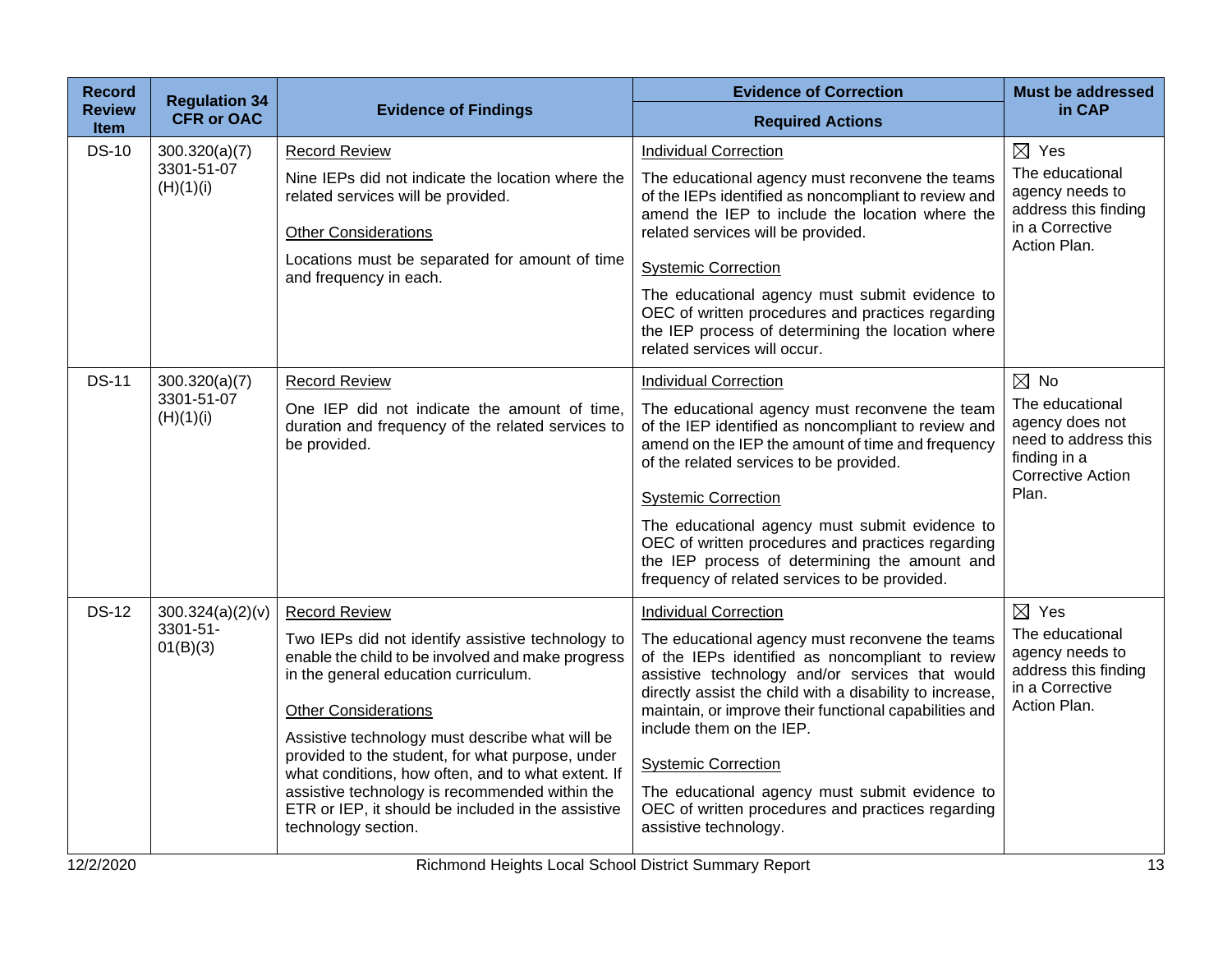| <b>Record</b>                | <b>Regulation 34</b>                        |                                                                                                                                                                                                                                                                                                                                                                                                                               | <b>Evidence of Correction</b>                                                                                                                                                                                                                                                                                                                                                                                                                                                                                              | <b>Must be addressed</b>                                                                                         |
|------------------------------|---------------------------------------------|-------------------------------------------------------------------------------------------------------------------------------------------------------------------------------------------------------------------------------------------------------------------------------------------------------------------------------------------------------------------------------------------------------------------------------|----------------------------------------------------------------------------------------------------------------------------------------------------------------------------------------------------------------------------------------------------------------------------------------------------------------------------------------------------------------------------------------------------------------------------------------------------------------------------------------------------------------------------|------------------------------------------------------------------------------------------------------------------|
| <b>Review</b><br><b>Item</b> | <b>CFR or OAC</b>                           | <b>Evidence of Findings</b>                                                                                                                                                                                                                                                                                                                                                                                                   | <b>Required Actions</b>                                                                                                                                                                                                                                                                                                                                                                                                                                                                                                    | in CAP                                                                                                           |
| <b>DS-13</b>                 | 300.320(a)(6)(i)<br>3301-51-07<br>(H)(1)(g) | <b>Record Review</b><br>Twelve (12) IEPs did not identify accommodations<br>provided to enable the child to be involved and<br>make progress in the general education<br>curriculum.<br><b>Other Considerations</b><br>IEP accommodations were often not explained<br>regarding conditions and extent of the<br>accommodation. Phrases like "as needed" and<br>"may need" are not acceptable in describing<br>accommodations. | <b>Individual Correction</b><br>The educational agency must reconvene the teams<br>of the IEPs identified as noncompliant to review the<br>accommodations that would directly assist the child<br>to access the course content without altering the<br>scope or complexity of the information taught and<br>include them on the IEP.<br><b>Systemic Correction</b><br>The educational agency must submit evidence to<br>OEC of written procedures and practices regarding<br>accommodations.                               | $\boxtimes$ Yes<br>The educational<br>agency needs to<br>address this finding<br>in a Corrective<br>Action Plan. |
| <b>DS-14</b>                 | 300.320(a)(4)<br>3301-51-07<br>(H)(1)(e)    | Record Review<br>Four IEPs did not identify modifications to enable<br>the child to be involved and make progress in the<br>general education curriculum.<br><b>Other Considerations</b><br>The extent of modifications must be specific and<br>clearly explained. List the use of Ohio's Learning<br>Standards-Extended for students with a<br>modified curriculum.                                                          | <b>Individual Correction</b><br>The educational agency must reconvene the teams<br>of the IEPs identified as noncompliant to review the<br>modifications that would alter the amount or<br>complexity of grade-level materials and would<br>enable the child to be involved and make progress<br>in the general education curriculum and include<br>them in the IEP<br><b>Systemic Correction</b><br>The educational agency must submit evidence to<br>OEC of written procedures and practices regarding<br>modifications. | $\boxtimes$ Yes<br>The educational<br>agency needs to<br>address this finding<br>in a Corrective<br>Action Plan. |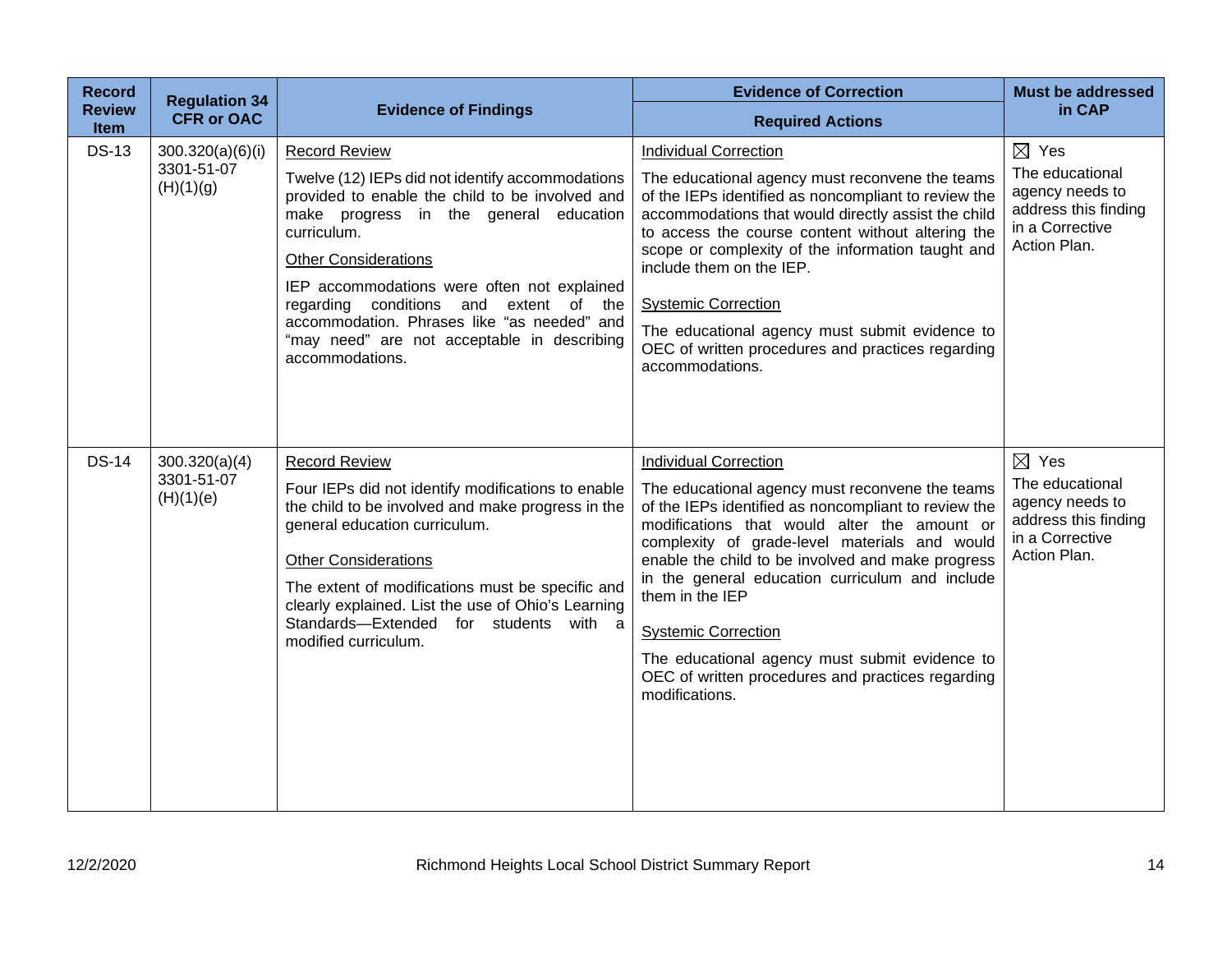| <b>Record</b>                | <b>Regulation 34</b>    |                                                                                                                                                                                                                                                                                                                                                                                                                                                                                                                 | <b>Evidence of Correction</b>                                                                                                                                                                                                                                             | <b>Must be addressed</b>                                                                                        |
|------------------------------|-------------------------|-----------------------------------------------------------------------------------------------------------------------------------------------------------------------------------------------------------------------------------------------------------------------------------------------------------------------------------------------------------------------------------------------------------------------------------------------------------------------------------------------------------------|---------------------------------------------------------------------------------------------------------------------------------------------------------------------------------------------------------------------------------------------------------------------------|-----------------------------------------------------------------------------------------------------------------|
| <b>Review</b><br><b>Item</b> | <b>CFR or OAC</b>       | <b>Evidence of Findings</b>                                                                                                                                                                                                                                                                                                                                                                                                                                                                                     | <b>Required Actions</b>                                                                                                                                                                                                                                                   | in CAP                                                                                                          |
| <b>DS-15</b>                 | 300.320(a)(4)           | <b>Record Review</b>                                                                                                                                                                                                                                                                                                                                                                                                                                                                                            | <b>Individual Correction</b>                                                                                                                                                                                                                                              | $\boxtimes$ Yes                                                                                                 |
|                              | 3301-51-07<br>(H)(1)(e) | Seven IEPs did not identify supports for school<br>personnel to enable the child to be involved and<br>make progress in the general education<br>curriculum.<br><b>Other Considerations</b>                                                                                                                                                                                                                                                                                                                     | The educational agency must reconvene the teams<br>of the IEPs identified as noncompliant to review the<br>supports for school personnel that were identified by<br>the IEP team and define the supports on the IEP<br>including who will provide the support and when it | The educational<br>agency needs to<br>address this finding<br>in a Corrective<br>Action Plan.                   |
|                              |                         | There is a need to better describe adult-to-adult<br>consultation. Clarify the support to include who<br>will receive, who will deliver, when the support will<br>be provided, and for what purpose. For example,<br>the intervention specialist consults with the<br>education<br>teachers<br>general<br>and<br>paraprofessionals on progress monitoring for a<br>particular goal or goals. General education<br>teachers/paraprofessionals would then be listed<br>as receiving support for school personnel. | will take place."<br><b>Systemic Correction</b><br>The educational agency must submit evidence to<br>OEC of written procedures and practices regarding<br>supports for school personnel.                                                                                  |                                                                                                                 |
| <b>DS-16</b>                 | 3301-51-07              | <b>Record Review</b>                                                                                                                                                                                                                                                                                                                                                                                                                                                                                            | <b>Individual Correction</b>                                                                                                                                                                                                                                              | $\boxtimes$ No                                                                                                  |
|                              | (H)(1)(h)(ii)           | One student record did not have a justification<br>statement explaining why the student cannot<br>participate in the regular assessment and why the<br>alternate assessment is appropriate for the<br>student.                                                                                                                                                                                                                                                                                                  | The educational agency must reconvene the team<br>of the IEP identified as noncompliant to review and<br>determination if the alternate assessment is<br>appropriate for the student.<br><b>Systemic Correction</b>                                                       | The educational<br>agency does not<br>need to address this<br>finding in a<br><b>Corrective Action</b><br>Plan. |
|                              |                         |                                                                                                                                                                                                                                                                                                                                                                                                                                                                                                                 | The educational agency must submit evidence to<br>OEC of written procedures and practices regarding<br>the determination of participation in the AASCD                                                                                                                    |                                                                                                                 |
| <b>DS-17</b>                 | 3301-51-07(L)(2)        | <b>Record Review</b>                                                                                                                                                                                                                                                                                                                                                                                                                                                                                            | <b>Individual Correction</b>                                                                                                                                                                                                                                              | $\boxtimes$ Yes                                                                                                 |
|                              |                         | Twelve IEPs did not contain measurable annual<br>goals and services/placement consistent with<br>progress made.<br><b>Other Considerations</b><br>Without clearly documented progress monitoring,<br>reflecting the specific goal measurement with                                                                                                                                                                                                                                                              | None<br><b>Systemic Correction</b><br>The educational agency must submit evidence to<br>OEC of written procedures and practices regarding<br>measurable annual goals and services consistent<br>with progress made.                                                       | The educational<br>agency needs to<br>address this finding<br>in a Corrective<br>Action Plan.                   |
|                              |                         | quantitative data, student progress cannot be<br>accurately assessed.                                                                                                                                                                                                                                                                                                                                                                                                                                           |                                                                                                                                                                                                                                                                           |                                                                                                                 |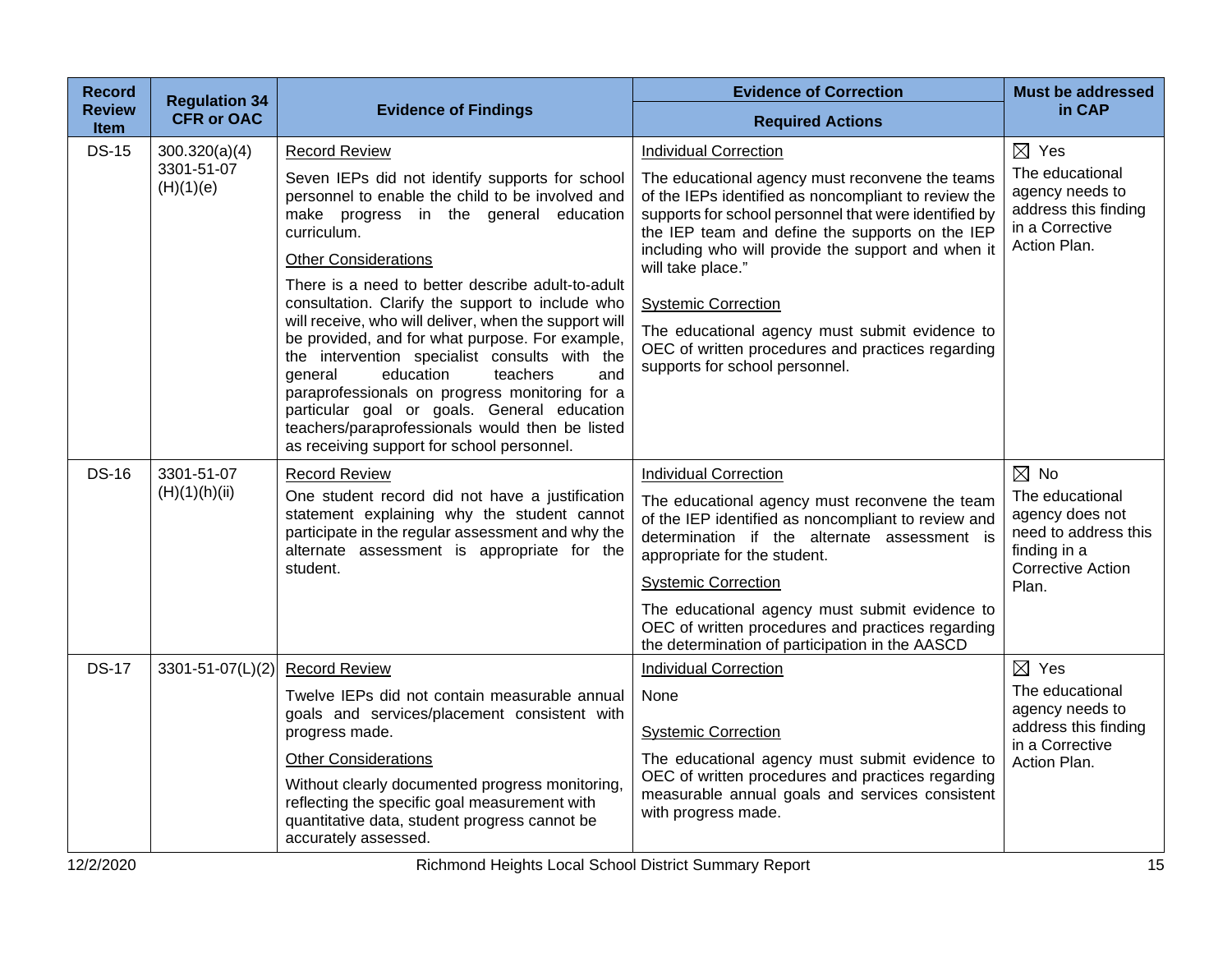| <b>Record</b>                | <b>Regulation 34</b> |                                                                                                                                                                                                                                                                                    | <b>Evidence of Correction</b>                                                                                                                                                                                                                                                                                                                                                                                                                                                                                                                                                                                                                                                                                                                                                                                                                                                                                               | <b>Must be addressed</b>                                                                                        |
|------------------------------|----------------------|------------------------------------------------------------------------------------------------------------------------------------------------------------------------------------------------------------------------------------------------------------------------------------|-----------------------------------------------------------------------------------------------------------------------------------------------------------------------------------------------------------------------------------------------------------------------------------------------------------------------------------------------------------------------------------------------------------------------------------------------------------------------------------------------------------------------------------------------------------------------------------------------------------------------------------------------------------------------------------------------------------------------------------------------------------------------------------------------------------------------------------------------------------------------------------------------------------------------------|-----------------------------------------------------------------------------------------------------------------|
| <b>Review</b><br><b>Item</b> | <b>CFR or OAC</b>    | <b>Evidence of Findings</b>                                                                                                                                                                                                                                                        | <b>Required Actions</b>                                                                                                                                                                                                                                                                                                                                                                                                                                                                                                                                                                                                                                                                                                                                                                                                                                                                                                     | in CAP                                                                                                          |
| <b>DS-18</b>                 | 3301-51-07(L)        | <b>Record Review</b>                                                                                                                                                                                                                                                               | <b>Individual Correction</b>                                                                                                                                                                                                                                                                                                                                                                                                                                                                                                                                                                                                                                                                                                                                                                                                                                                                                                | $\boxtimes$ Yes                                                                                                 |
|                              |                      | Six (6) IEPs did not show evidence that revisions<br>were made based on data indicating changes in<br>student needs or abilities.                                                                                                                                                  | The educational agency must reconvene the teams<br>to review and amend the IEPs to reflect changes<br>made based on current needs or abilities.                                                                                                                                                                                                                                                                                                                                                                                                                                                                                                                                                                                                                                                                                                                                                                             | The educational<br>agency needs to<br>address this finding<br>in a Corrective                                   |
|                              |                      | <b>Other Considerations</b>                                                                                                                                                                                                                                                        | <b>Systemic Correction</b>                                                                                                                                                                                                                                                                                                                                                                                                                                                                                                                                                                                                                                                                                                                                                                                                                                                                                                  | Action Plan.                                                                                                    |
|                              |                      | The results of the most recent evaluation must be<br>considered in the development of an IEP within a<br>reasonable amount of time (OEC recommends 30<br>days) either by amending the IEP or reconvening<br>the IEP team to consider new information. (3301-<br>51-07 (L)(a)(iii)) | The educational agency must submit evidence to<br>OEC of written procedures and practices regarding<br>using data to revise IEPs based on changes in<br>student needs or abilities.                                                                                                                                                                                                                                                                                                                                                                                                                                                                                                                                                                                                                                                                                                                                         |                                                                                                                 |
| <b>DS-19</b>                 | 300.321(5)           | <b>Record Review</b>                                                                                                                                                                                                                                                               | <b>Individual Correction</b>                                                                                                                                                                                                                                                                                                                                                                                                                                                                                                                                                                                                                                                                                                                                                                                                                                                                                                | $\boxtimes$ No                                                                                                  |
|                              | 3301-51-07(I)        | Three (3) IEPs did not indicate that the IEP Team<br>included a group of qualified professionals.                                                                                                                                                                                  | For the IEPs identified as noncompliant, the<br>educational agency must:<br>Provide documentation that the parent was<br>$\bullet$<br>informed prior to the IEP meeting that the<br>person qualified to interpret the instructional<br>implications of evaluation results would not<br>participate in the meeting, and<br>Provide a written excuse signed by the parents<br>and the educational agency that allowed the<br>person qualified to interpret the instructional<br>implications of evaluation results not to be in<br>attendance at the IEP meeting, or<br>Reconvene the IEP team to review the IEP with<br>all required members present.<br><b>Systemic Correction</b><br>The educational agency must submit evidence to<br>OEC of written procedures and practices regarding<br>the involvement of people qualified to interpret the<br>instructional implications of evaluation results in the<br>IEP process | The educational<br>agency does not<br>need to address this<br>finding in a<br><b>Corrective Action</b><br>Plan. |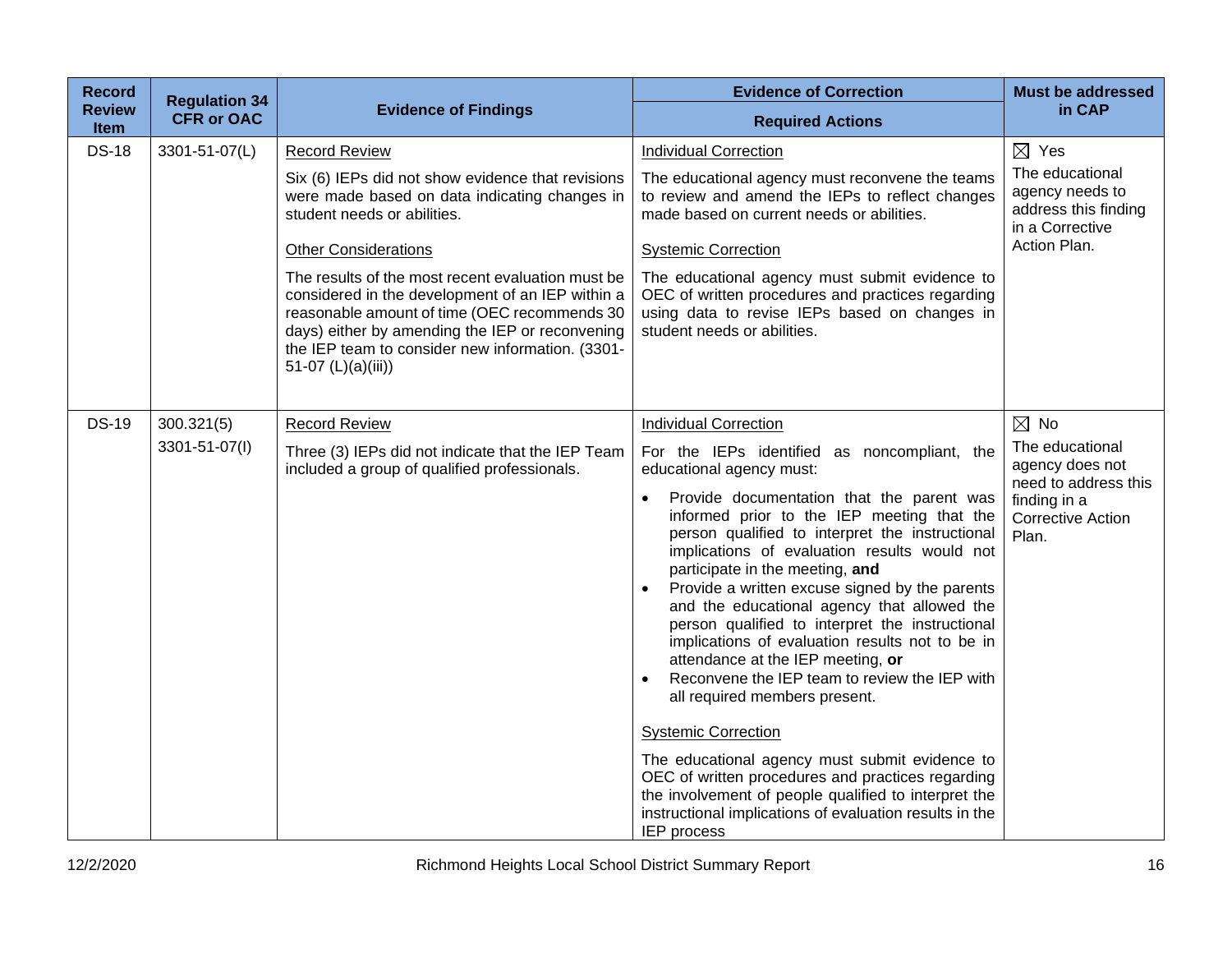## **Component 3: Least Restrictive Environment (LRE) and IEP Alignment**

*Each educational agency shall ensure that to the maximum extent appropriate, children with disabilities, including children in public or nonpublic institutions or other care facilities, are educated with children who are nondisabled; and that a continuum of alternative placements is available to meet the needs of children with disabilities for special education and related services.*

| <b>Record</b>                | <b>Regulation 34</b>                                |                                                                                                                                                                                                                                                                                                                                                                                                                                                                                                                                                                                                                                                                                                                                                                                                                                                                                                                                                                                                                                                                                                                                                                      | <b>Evidence of Correction</b>                                                                                                                                                                                                                                                                                                                                                                                                                                                                                                                                                                                                                                                                                                                                                                                                                                                                                                                                                                                        | <b>Must be</b>                                                                                                   |
|------------------------------|-----------------------------------------------------|----------------------------------------------------------------------------------------------------------------------------------------------------------------------------------------------------------------------------------------------------------------------------------------------------------------------------------------------------------------------------------------------------------------------------------------------------------------------------------------------------------------------------------------------------------------------------------------------------------------------------------------------------------------------------------------------------------------------------------------------------------------------------------------------------------------------------------------------------------------------------------------------------------------------------------------------------------------------------------------------------------------------------------------------------------------------------------------------------------------------------------------------------------------------|----------------------------------------------------------------------------------------------------------------------------------------------------------------------------------------------------------------------------------------------------------------------------------------------------------------------------------------------------------------------------------------------------------------------------------------------------------------------------------------------------------------------------------------------------------------------------------------------------------------------------------------------------------------------------------------------------------------------------------------------------------------------------------------------------------------------------------------------------------------------------------------------------------------------------------------------------------------------------------------------------------------------|------------------------------------------------------------------------------------------------------------------|
| <b>Review</b><br><b>Item</b> | <b>CFR or OAC</b>                                   | <b>Evidence of Findings</b>                                                                                                                                                                                                                                                                                                                                                                                                                                                                                                                                                                                                                                                                                                                                                                                                                                                                                                                                                                                                                                                                                                                                          | <b>Required Actions</b>                                                                                                                                                                                                                                                                                                                                                                                                                                                                                                                                                                                                                                                                                                                                                                                                                                                                                                                                                                                              | addressed in CAP                                                                                                 |
| LRE-1                        | 300.114<br>300.320(a)(5)<br>3301-51-07<br>(H)(1)(f) | <b>Record Review</b><br>Fifteen (15) IEPs did not include an explanation of<br>the extent to which the child will not participate with<br>nondisabled children in the general education<br>classroom.<br>Interviews<br>Interviews revealed difficulties with describing or<br>implementing a true co-teaching model with co-<br>planning that was consistent across all buildings.<br>Other respondents described limited placement<br>choices across the continuum of alternative<br>settings based upon individual student needs.<br>Intervention Specialists are sometimes pulled out<br>of classrooms, which may cause limited access to<br>the general education curriculum for students with<br>disabilities.<br><b>Other Considerations</b><br>Justify the need to deliver services outside the<br>education<br>classroom<br>general<br>based<br>on<br>individualized student need. Student needs should<br>drive decisions regarding Least Restrictive<br>Environment. In order for a classroom setting to be<br>considered a general education class, the<br>percentage of students with disabilities cannot be<br>greater than that of non-disabled peers. | <b>Individual Correction</b><br>The educational agency must reconvene the teams<br>of the IEPs identified as noncompliant to review and<br>include a justification as to why the child was<br>removed from the general education classroom.<br>The justification should:<br>Be based on the needs of the child, not the<br>disability.<br>Reflect that the team has given adequate<br>consideration to meeting the student's needs in<br>the general classroom with supplementary aids<br>and services.<br>Document that the nature or severity of the<br>disability is such that education in general<br>education classes, even with the use of<br>supplementary aids and services, cannot be<br>achieved satisfactorily.<br>Describe potential harmful effects to the child or<br>others, if applicable.<br><b>Systemic Correction</b><br>The educational agency must submit evidence to<br>OEC of written procedures and practices regarding<br>the least restrictive environment placement decision<br>process. | $\boxtimes$ Yes<br>The educational<br>agency needs to<br>address this finding<br>in a Corrective<br>Action Plan. |